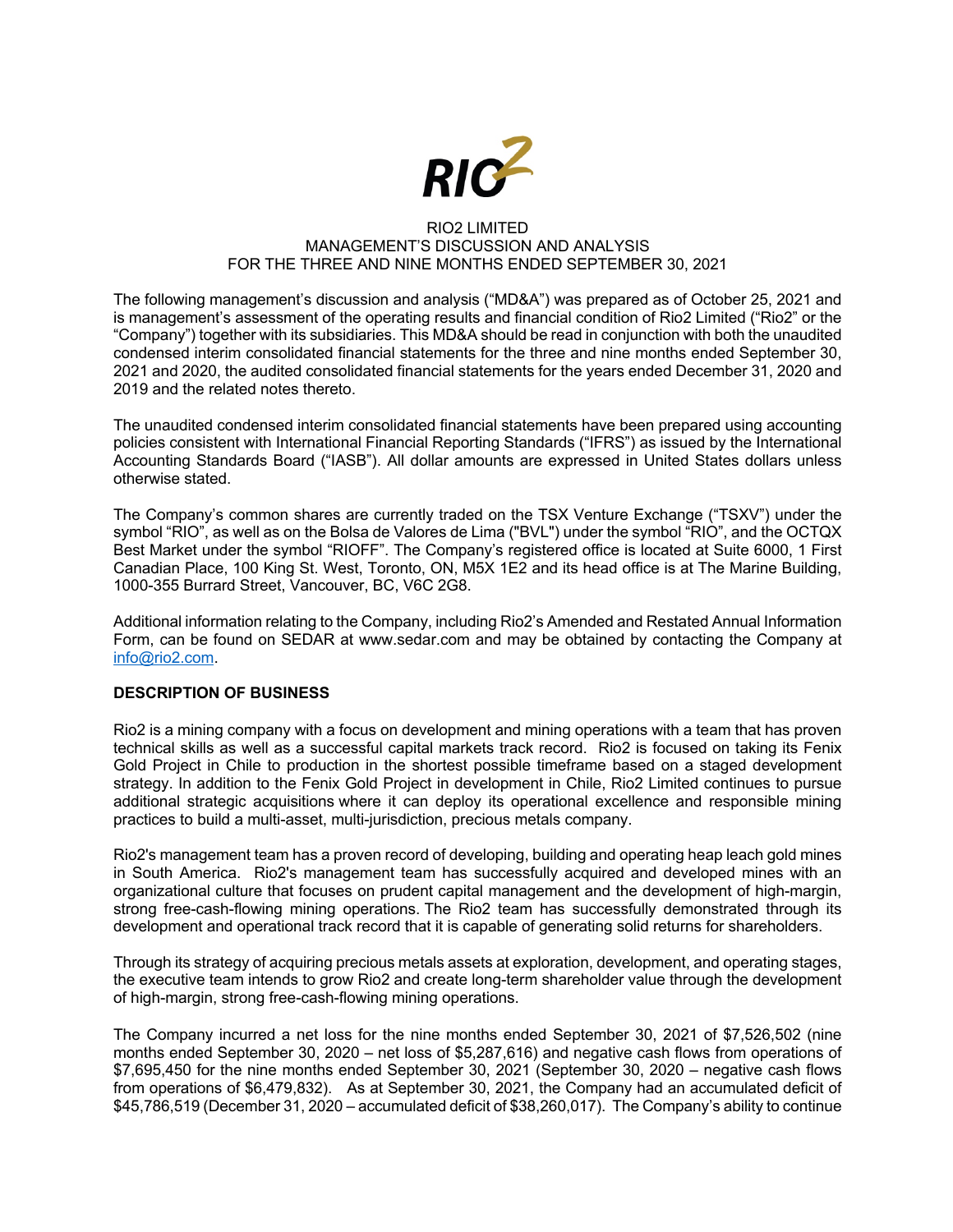as a going concern is dependent upon its ability in the future to achieve profitable operations and in the meantime, to obtain the necessary financing to repay its liabilities when they become due. External financing will be sought to finance the operations of the Company and enable the Company to continue its efforts towards the exploration and development of its mineral properties. This condition, along with other matters as set forth in the financial statements, indicates the existence of a material uncertainty that may cast significant doubt about the Company's ability to continue as a going concern. The consolidated financial statements do not include adjustments to the amounts and classification of assets and liabilities that might be necessary should the Company be unable to continue as a going concern.

The Company will need to successfully complete certain milestones as noted in the table below prior to being able to achieve its main business objective of advancing the Fenix Gold Project to production.

| Timeline                       | <b>Activity</b>                                           | Amount          |
|--------------------------------|-----------------------------------------------------------|-----------------|
| Stage #1: Pre-                 | •Order long lead items                                    | \$27.2 million  |
| <b>Construction Activities</b> | •Mobilization of contractors                              |                 |
| Today through Q4 2021          | •Commence construction of camp at infrastructure site     |                 |
|                                | •Early communications / emergency<br>response             |                 |
|                                | infrastructure                                            |                 |
| Stage #2: Pre-                 | • Fabrication at infrastructure site:                     | \$18.0 million  |
| Construction & Fabrication     | -Plant fabrication & staging of materials                 |                 |
| Q4 2021 through Q1 2022        | -Begin early earthworks at mine site                      |                 |
|                                | • Preparation of electrical control facilities & concrete |                 |
|                                | foundations                                               |                 |
|                                | • Mine site access roads                                  |                 |
| Stage #3: Plant                | • Receipt of EIA Approval                                 | \$66.1 million  |
| Assembly & Site                | • Assembly at mine site:                                  |                 |
| Construction                   | -Assemble plant & workshop at mine site                   |                 |
| Q1 2022 through Q4 2022        | • Waste dump and stockpile foundations                    |                 |
|                                | • Complete initial pad construction                       |                 |
|                                | • Mine site power distribution network from gensets       |                 |
|                                | • Plant commissioning                                     |                 |
| Total                          |                                                           | \$111.3 million |

On May 4, 2021, the Company provided an update regarding its progress related to the Fenix Gold Project in Chile. Preparations are underway for the purchase of lead order items and equipment for the fabrication of the 20,000 tonnes per day Adsorption/Desorption processing plant which will be fabricated off-site and ultimately transported to the Fenix Gold Mine site for assembly once the project's construction permit is issued, currently guided for Q3 2022.

The Fenix Gold Project's civil and mining services contractor, STRACON, is currently establishing a base for its business in Copiapó and is preparing to purchase equipment for construction and logistical activities. A joint plan is also in the process of being prepared to establish the guidelines to be considered for the recruiting process of local labor and the engagement of local service providers.

Permitting of various components of the Fenix Gold Project has been in progress since the Environmental Impact Assessment ("EIA") was submitted to the Chilean authorities in April 2020. Since then, Rio2 has managed to successfully overcome an administrative delay in the review process due to the impact of Covid-19 of approximately 6 months during 2020. Rio2's 100% owned Chilean subsidiary, Fenix Gold Limitada, is working closely with the Chilean Environmental Assessment Service ("SEA") in advancing in parallel the indigenous consultation process and attending to technical observations related to the review of the EIA. The review process is progressing as planned and current expectations are for EIA approval to be obtained in late Q1 / early Q2, 2022.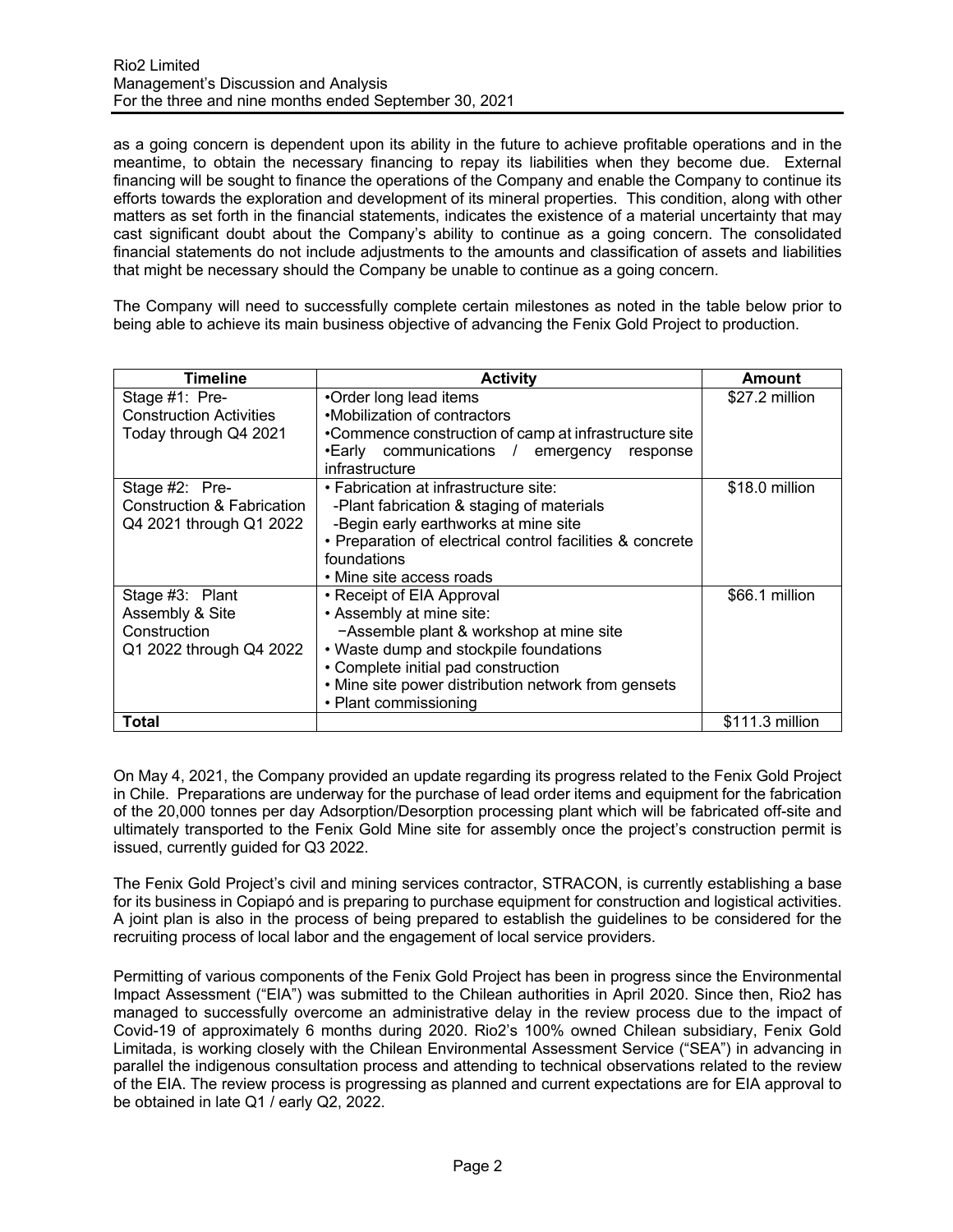On June 22, 2021, Rio2 announced positive results obtained from the Run of Mine ("ROM") heap leaching trial for its Fenix Gold Project.

The ROM heap leaching trial was conducted by personnel of Fenix Gold Limitada, the Chilean subsidiary of Rio2 Limited, and overseen by HLC Ingeniería y Construcción, Rio2's independent metallurgical consultants who were awarded the process plant / site infrastructure construction contract for the Fenix Gold Mine last year.

Material for the trial heap was drilled and blasted from areas of the Fenix North, Fenix Central and Fenix South deposits and composited to make a 426 tonne representative sample. The trial was conducted at Rio2's infrastructure site located approximately 20 kilometers from the Fenix Gold mine site at an altitude of 3,200 m.

The objective of the metallurgical test work was to determine whether ROM processing could be implemented at the Fenix Gold mine. The test work targeted simplifying operations and eliminating the need for the installation of a single stage gyratory crusher as outlined in the Pre-Feasibility Study ("PFS") with an effective date of August 15, 2019. Apart from determining metal recoveries, the metallurgical test work has broadened the Company's understanding of mineral comportment, leach pad irrigation rates, cyanide percolation rates, leach kinetics and dosage and consumption of cyanide and reagents.

Water used in the trial leaching was industrial water sourced from the Nueva Atacama water retreatment facility located in Copiapó. Rio2 has a water supply agreement with Nueva Atacama for industrial water for its 20,000 tpd mining project.

The average grade of the composite material in the trial pad was 0.46 g/t gold, 0.43 g/t silver and 0.02% copper.

Cyanide leaching of the material in the trial ROM leach pad took place over 81 days resulting in recoveries of 75.12% for gold and 12.37% for silver. These results compare favorably with those from the August 2019 PFS which assumed crushing material to a size of 4 inches with recoveries of 75% for gold and 10% for silver. It is important to highlight that a recovery of approximately 60% for gold was achieved in the trial ROM heap within 30 days of leaching commencing.

Cyanide consumption averaged 0.18 kg/t and lime consumption averaged 2.95 kg/t. The PFS assumed cyanide consumption of 0.4 kg/t and lime consumption of 4 kg/t. The percolation rate in the trial heap was 2.4 m/day. Copper dissolved in the pregnant solution averaged 12 ppm which indicates that the low copper content will not inhibit the adsorption process.

The granulometric analysis for the composited ROM material determined that the size fraction for 75% of the material was less than 3 inches, and 94% passing 5 inches which makes management feel that it will be possible to improve gold recoveries further by optimizing the blasting design for mineralized material during mining.

The successful completion of the ROM heap leaching trial is an important milestone for Rio2 as it simplifies the mining and processing components of the Fenix Gold Mine by eliminating the need for installing a crusher and the subsequent double handling of mined material before its placed on the leach pad. The resultant reduction of cyanide and lime consumption will also have a positive impact on the mine's operating costs. The results of this ROM test work were pending for the finalization of the construction financing for the project.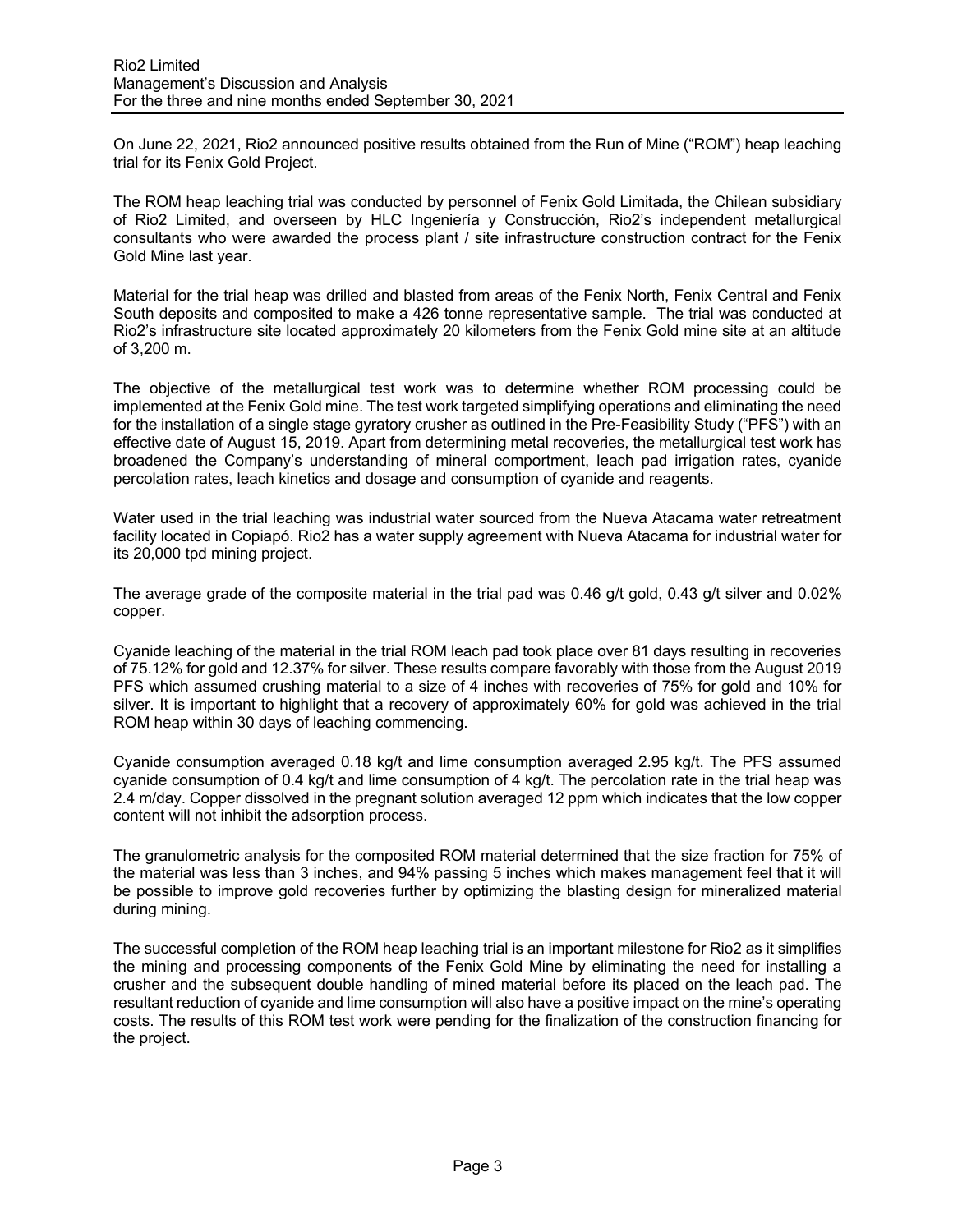On July 20, 2021, Rio2 announced that it had arranged the mine construction financing package totaling approximately \$125 to \$135 million to finance the construction of the mine at its 100%-owned Fenix Gold Project in Chile.

The Mine Financing Package is comprised of the following components:

- Non-binding term sheet with Wheaton Precious Metals International Ltd. ("WPMI" or "Wheaton") for a \$50 million Gold Purchase Agreement ("Gold Stream"). For further details regarding the WPMI Gold Stream, please refer to the "Proposed Transactions" section of this document.
- BNP Paribas ("BNP") appointed as mandated lead arranger for a senior project debt facility of \$50- 60 million ("Senior Project Debt Facility"). For further details regarding the Senior Project Debt Facility, please refer to the "Proposed Transactions" section of this document.
- Marketed public offering of common shares of the Company for gross proceeds of approximately CAD\$25 million (approximately \$19.6 million) with a syndicate of underwriters co-led by Scotiabank, CIBC Capital Markets and Raymond James (the "Offering"). Rio2 granted the underwriters an over-allotment option to purchase up to an additional 15% of the common shares issued pursuant to the Offering (the "Over-Allotment Option") on the same terms exercisable in whole or in part, at any time and from time to time, up to 30 days from and including the closing date of the Offering.
- Non-Brokered private placement of common shares of the Company to WPMI or an affiliate for proceeds of \$5 million at a price per share equal to, and concurrent with, the Offering (the "Private Placement").

The Mine Financing Package will allow for Rio2 to commence pre-construction activities at the Fenix Gold Project prior to receiving Environmental Impact Assessment ("EIA") approval and permits for its planned 20,000 tonnes per day, run of mine, dump leach operations. Since the outset, the primary focus of Rio2 has been to accelerate the Fenix Gold Project to production and the Mine Financing Package will allow the Company to maintain its current schedule for first gold production in Q4, 2022.

On July 21, 2021, Rio2 announced the pricing of the marketed public offering of common shares of Rio2 and the non-brokered private placement of common share of Rio2 of CAD \$0.65 per common share.

On August 5, 2011, Rio2 announced it had obtained a receipt for its final short form prospectus dated August 4, 2021 filed in connection with the previously announced underwritten public offering of Rio2. Rio2 also filed an amended and restated independent technical report, entitled "Amended and Restated Prefeasibility Study for the Fenix Gold Project" (the "Technical Report") pursuant to National Instrument 43- 101 - *Standards of Disclosure for Mineral Projects* ("NI 43-101") on August 4, 2021. There were no changes to the mineral resources or mineral reserves estimates of the Fenix Gold Project in the Technical Report and the changes made to the report were mainly to enhance disclosure in the data verification section of the Technical Report. The Technical Report is dated August 3, 2021 with an effective date of August 15, 2019 and amends and restates the "Updated Pre-feasibility Study for the Fenix Gold Project" dated October 15, 2019 with an effective date of August 15, 2019. The Technical Report supports the disclosure in the AIF (as defined below) and the Prospectus.

The Technical Report was compiled by Mining Plus Peru S.A.C. ("Mining Plus") with contributions from a team of Qualified Persons as defined by NI 43-101 as follows:

- Raul Espinoza, (MAusIMM (CP)) of Mining Plus.
- Anthony Maycock, (P.Eng.) of MM Consultores Limitada.
- Greg Corbett, (FMAIG, RPGeo) of Corbett Geological Services.
- Denys Parra, (Member SME) of Anddes Asociados S.A.C.
- Andres Beluzan (ChCM Registered Member) of ABelco Consulting SpA.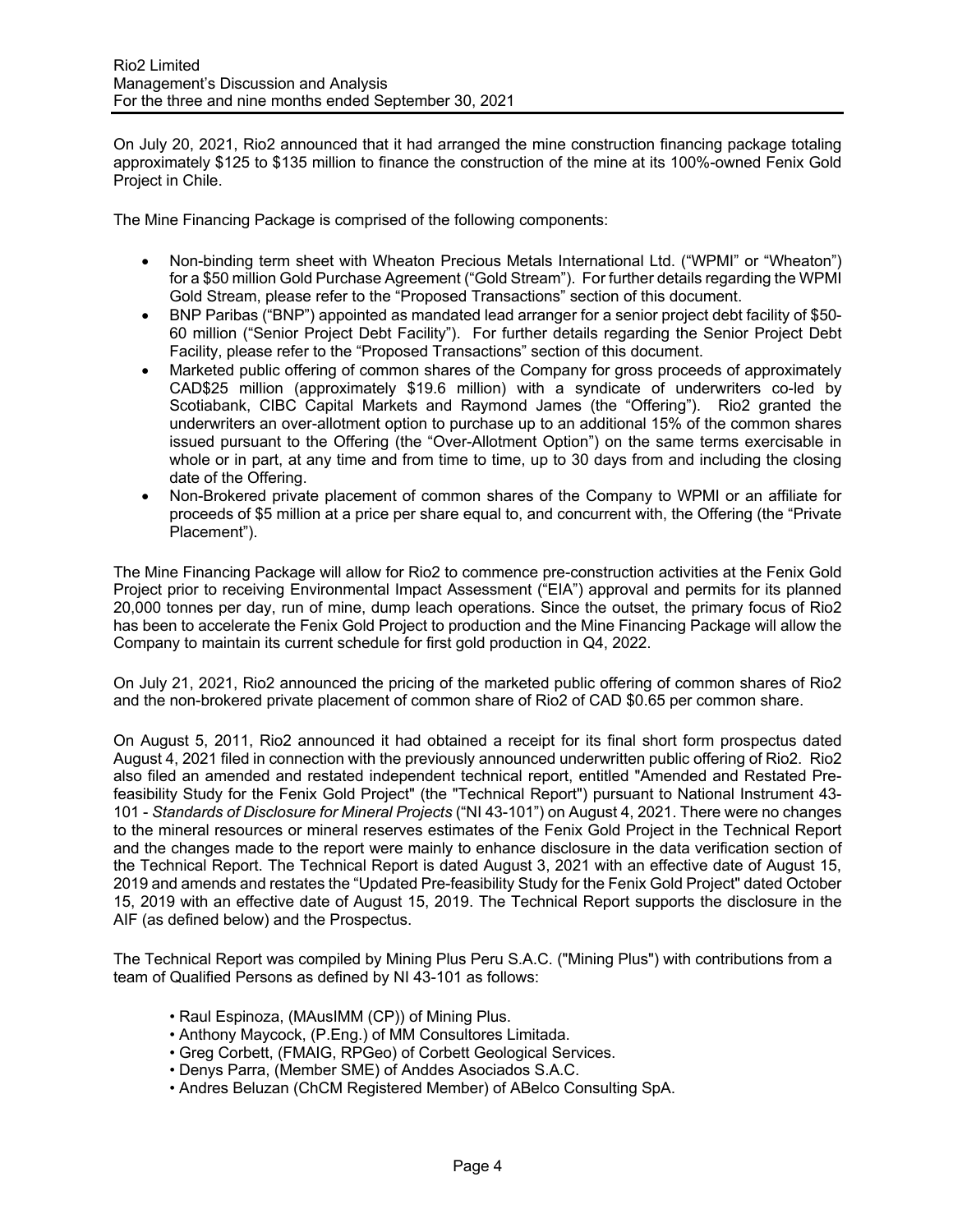Rio2 also filed an amended and restated annual information form in respect of the year ended December 31, 2020 (the "AIF") on August 4, 2021.

On August 10, 2021, Rio2 announced that it closed the underwritten public offering of common shares of Rio2 and the private placement of common shares to Wheaton, previously announced for combined gross proceeds of CAD\$35,144,122.

A total of 44,275,000 common shares were issued through the underwritten public offering of common shares upon the exercise of the over-allotment option in full, for gross aggregate proceeds of CAD\$28,778,750.

A total of 9,792,880 common shares were issued to Wheaton at the price of CAD\$0.65 per share for gross proceeds of CAD\$6,365,372 (approximately \$5 million). The private placement was completed on a nonbrokered basis.

Not less than \$20 million of the net proceeds of the Offering plus the proceeds of the Private Placement (the "Combined Proceeds") will be used to fund development of the Corporation's Fenix Gold Project and associated mine and camp infrastructure (which, for greater certainty includes development of related infrastructure by Lince S.A., a wholly owned subsidiary of the Corporation). The remaining Combined Proceeds are expected to be used for general working capital purposes.

On August 16, 2021, Rio2 announced that it and Sixth Wave Innovations Inc. signed a contract for further IXOS® Mining Technology Trials. Sixth Wave will perform recovery tests from leach solution using its IXOS® Mining Technology and the leaching columns already commissioned and utilized by Rio2 to evaluate absorption kinetics and other parameters.

On September 22, 2021, Rio2 announced the results of its 2021 Annual and Special General Meeting held on September 21, 2021. A total of 108,520,448 common shares were voted, representing 54.22% of 200,135,270 shares issued and outstanding as at the record date of the meeting. Shareholders voted in favour of all items put forward by the Board of Directors and management. All seven of the individuals nominated for the board of directors were elected. Shareholders also voted in favour of (i) reappointing Grant Thornton LLP as auditors of the Company for the ensuing year and authorizing directors to fix their remuneration; and (ii) approving and ratifying the 2018 Rio2 Stock Option Plan.

On September 22, 2021, Rio2 also announced that it granted 4,200,000 incentive stock options to purchase Rio2 common shares to directors, officers, employees and consultants pursuant to Rio2's Stock Option Plan. These stock options have an expiry date of September 21, 2026 and will vest as to 1/3 thereof on each of the first, second and third anniversaries of grant. Each Stock Option entitles the holder to purchase one Rio2 common share at a price of CAD\$0.65 for a period of five years from the date of grant.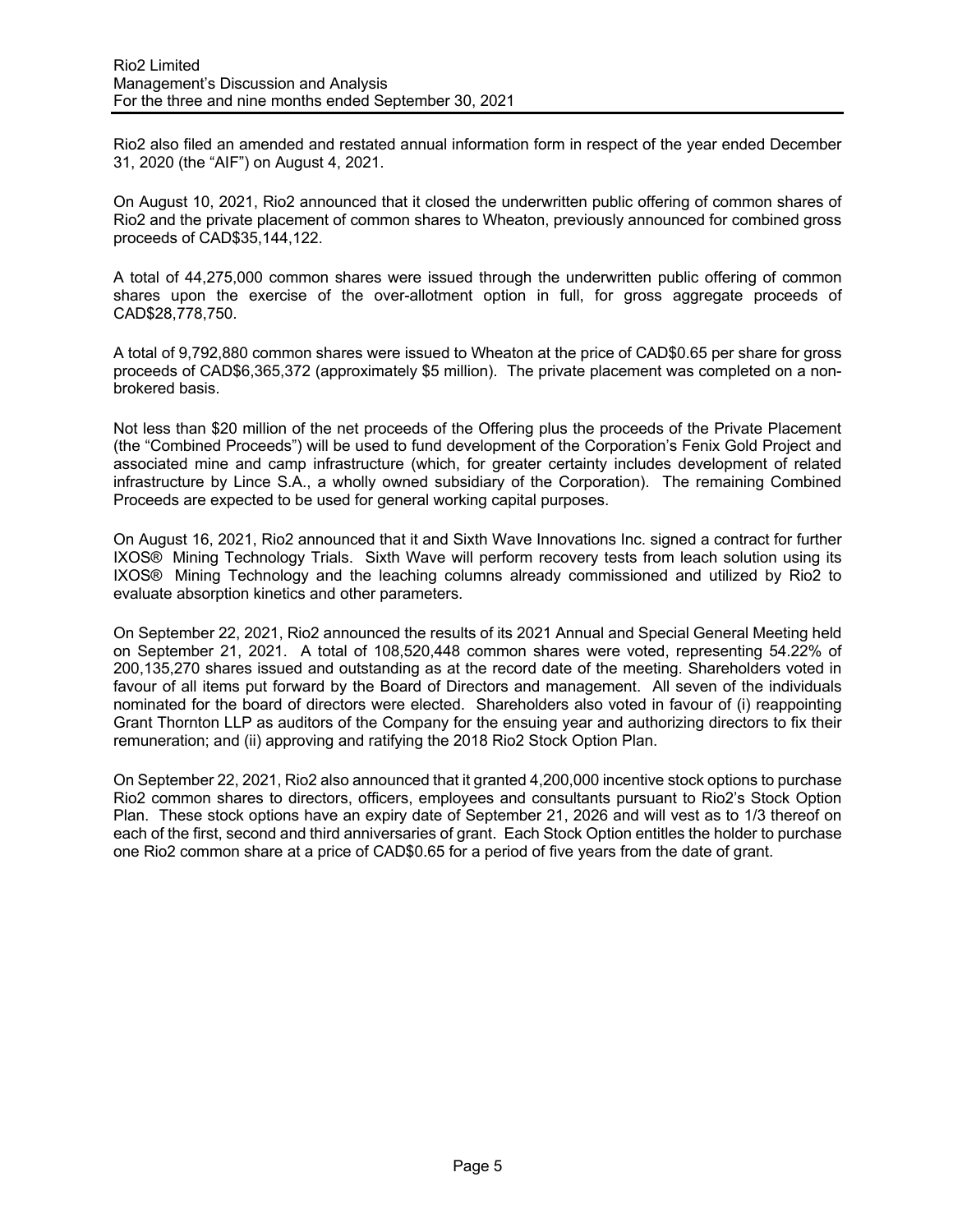# **REVIEW OF PROPERTIES**

### *Exploration and Evaluation Assets*

|                                                | <b>Fenix Gold Project</b><br>Chile | <b>Anocarire Gold Project</b> | Chile      | Total            |
|------------------------------------------------|------------------------------------|-------------------------------|------------|------------------|
| Balance, December 31, 2019                     | \$45,002,756                       | \$                            | 3,994,195  | 48.996.951<br>\$ |
| Additions                                      | 10,449,356                         |                               |            | 10,449,356       |
| Option income received                         |                                    |                               | (288, 198) | (288, 198)       |
| Effect of exchange rate                        |                                    |                               | (8, 452)   | (8, 452)         |
| Accumulated foreign exchange<br>on translation | (645, 290)                         |                               |            | (645, 290)       |
| Balance, December 31, 2020                     | 54,806,822<br>S.                   | \$                            | 3,697,545  | \$58,504,367     |
| Additions                                      | 3,526,110                          |                               |            | 3,536,110        |
| Option income received                         |                                    |                               | (300,000)  | (300,000)        |
| Effect of exchange rate                        |                                    |                               | 603        | 603              |
| Balance, September 30, 2021                    | \$<br>58,332,932                   | \$                            | 3,398,148  | \$ 61,731,080    |

### Fenix Gold Project (Chile)

On July 24, 2018, the Company acquired the Fenix Gold Project. Evaluation related costs were capitalized to the asset from the date of acquisition by Rio2. Additions to the Fenix Gold Project include drilling, technical consultant fees, equipment rentals, the acquisition of Lince in 2020 and the Asset Retirement for Lince.

#### Anocarire Project (Chile)

On July 24, 2018, the Company acquired the Anocarire Gold Project, a \$4.8 million option payment that may be paid to Rio2 by Andex Minerals. During the year ended December 31, 2018, a payment of \$200,000 was received. During the year ended December 31, 2019, a payment of \$600,000 was received. During the year ended December 31, 2020, a payment of \$300,000 was received.

On December 14, 2020, the option payment was revised so that Andex Minerals may pay Rio2 \$5.3 million by December 31, 2021. On June 28, 2021, Rio2 received a payment of \$300,000 from Andex Minerals.

Payments under this option payment are being recorded as a reduction of the exploration and evaluation asset.

#### **SUMMARY OF QUARTERLY RESULTS**

The following table sets out selected quarterly financial information and is derived from the financial statements prepared by the Company's management in accordance with IAS 34 of International Financial Reporting Standards.

Effective January 1, 2021, Rio2 changed its presentation currency from Canadian dollars to United States dollars, as a result of the continued advancement of the Fenix Gold Project. The Company's management believes that presenting financial information in US dollars is more useful internally to manage the business, and more useful to readers of the financial statements because of greater comparability and greater congruence with the underlying currencies of significant transactions.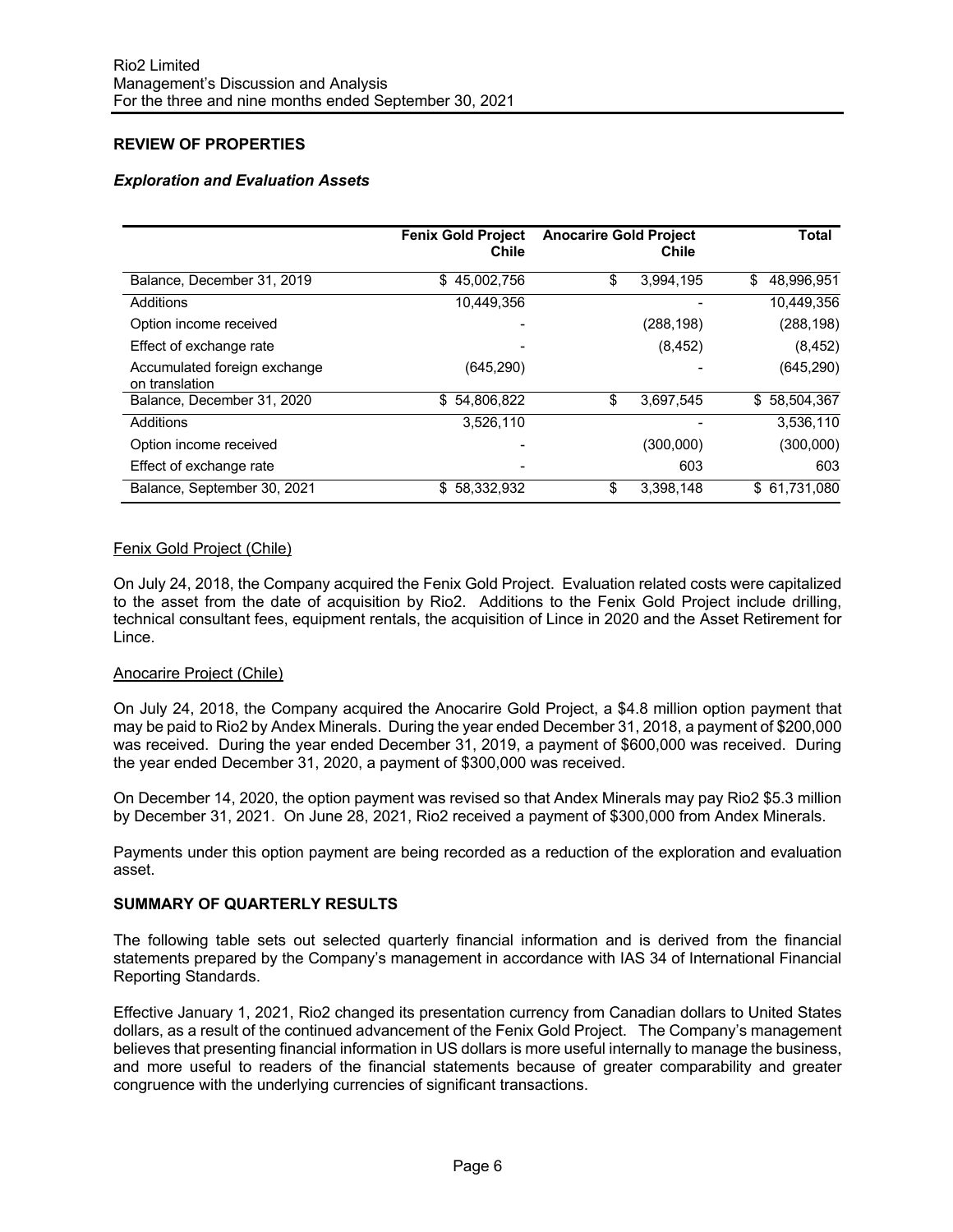This change in the financial statement presentation currency is an accounting policy change and that has been accounted for retrospectively. Functional currencies of all the Company's entities remained unchanged. The income statements have been translated at the average exchange rates for each reporting period. Exchange differences arising from the Company's subsidiaries' functional currencies to United States dollars in other comprehensive income.

| Quarter Ended      |   | Revenue                  |   | Net Loss  | Loss Per Share | Total Assets     |
|--------------------|---|--------------------------|---|-----------|----------------|------------------|
| September 30, 2021 | S | $\sim$                   | S | 907.425   | 0.00           | \$<br>95.058.276 |
| June 30, 2021      |   |                          |   | 3.449.467 | 0.02           | 73.062.271       |
| March 31, 2021     |   |                          |   | 3.169.604 | 0.02           | 73.511.302       |
| December 31, 2020  |   |                          |   | 3.707.699 | 0.02           | 72.164.515       |
| September 30, 2020 |   |                          |   | 1.807.679 | 0.01           | 70.887.815       |
| June 30, 2020      |   |                          |   | 1.937.935 | 0.01           | 67.370.798       |
| March 31, 2020     |   | $\overline{\phantom{0}}$ |   | 1,537,255 | 0.01           | 66.682.608       |
| December 31, 2019  |   |                          |   | 2.679.624 | 0.01           | 72,404,818       |

As the Company's project is still in the exploration, evaluation and development stage, the Company continues to incur losses each quarter and the trend remains unchanged for the near future. Increased losses are likely to occur as the Company is now more actively evaluating potential opportunities.

### **RESULTS OF OPERATIONS FOR THE THREE MONTHS ENDED SEPTEMBER 30, 2021**

The principal business activity during the three months ended September 30, 2021 was the further development of the Fenix Gold Project, as well the evaluation of other precious metal projects that can be developed into mines with a goal towards their acquisition.

The Company recorded a net loss of \$907,425 compared to a net loss of \$1,806,535 for the same period in 2020. The decrease in the Company's net loss in 2021 as compared to 2020 was primarily due to an increase in foreign exchange gain as follows:

• Foreign exchange gain of \$1,886,215 for the three months ended September 30, 2021, compared to a gain of \$133,854 for the three months ended September 30, 2020. The increase is largely due to the revaluation of an inter-company loan denominated in United States dollars but owing to Rio2 Limited, which has a Canadian functional currency, with the increasing strength of the United States dollar during the three month period ending September 30, 2021 resulting in a foreign exchange gain.

The gain in foreign exchange was partially offset by the following increases in expenses:

- Professional fees of \$969,290 for the three months ended September 30, 2021 compared to \$175,662 for the three months ended September 30, 2020. The increase is due to advisory fees relating to the Mine Financing Package.
- Office and miscellaneous of \$240,584 for the three months ended September 30, 2021 compared to \$201,397 for the three months ended September 30, 2020. The increase is due the expansion of the office in Lima, Peru in support of the Fenix Gold Project and in turn a larger rental expense.
- Travel of \$18,271 for the three months ended September 30, 2021 compared to \$1,421 for the three months ended September 30, 2020. The increase is due to increased travel to the Fenix Gold Project, compared to the comparative period in which almost all travel was halted due to the COVID-19 pandemic.
- Accretion expense of \$44,828 for the three months ended September 30, 2021, compared to \$nil for the three months ended September 30, 2020. The increase is due to the asset retirement obligation acquired in 2020 with the acquisition of Lince in 2020 and its related accretion expense that was recognized in 2021.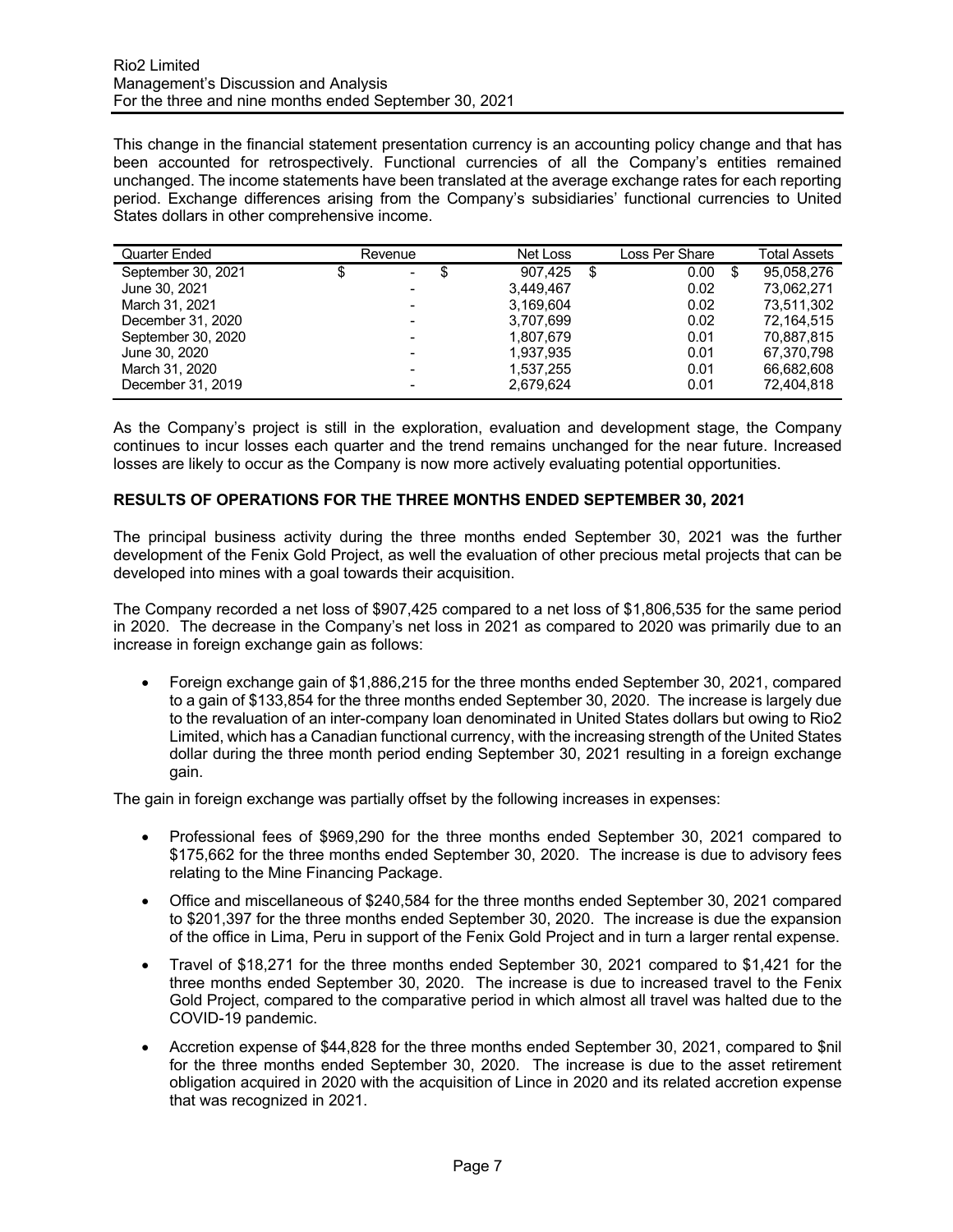### **RESULTS OF OPERATIONS FOR THE NINE MONTHS ENDED SEPTEMBER 30, 2021**

The principal business activity during the nine months ended September 30, 2021 was the further development of the Fenix Gold Project, as well the evaluation of other precious metal projects that can be developed into mines with a goal towards their acquisition.

The Company recorded a net loss of \$7,526,502 compared to a net loss of \$5,287,616 for the same period in 2020. The increase in the Company's net loss in 2021 as compared to 2020 was due to an increase in expenses as follows:

- Professional fees of \$1,223,344 for the nine months ended September 30, 2021 compared to \$419,246 for the nine months ended September 30, 2021. The increase is due to advisory fees relating to the Mine Financing Package.
- Employment costs of \$3,307,877 for the nine months ended September 30, 2021 compared to \$2,561,219 for the nine months September 30, 2020. The increase is due the addition of new employees in Chile to support the Fenix Gold Project.
- Office and miscellaneous of \$565,440 for the nine months ended September 30, 2021 compared to \$445,601 for the nine months ended September 30, 2020. The increase is due the expansion of the office in Lima, Peru in support of the Fenix Gold Project and in turn a larger rental expense.
- Directors fees of \$167,872 for the nine months ended September 30, 2021 compared to \$120,744 for the nine months ended September 30, 2020. The increase is due to more meetings held in 2021 compared to 2020 due to decision making around the financing of the Fenix Gold Project.
- Foreign exchange loss of \$320,491 for the nine months ended September 30, 2021, compared to a gain of \$39,160 for the nine months ended September 30, 2020. The increase is largely due to the revaluation of an inter-company loan denominated in United States dollars but owing to Rio2 Limited, which has a Canadian functional currency.
- Accretion expense of \$125,732 for the nine months ended September 30, 2021, compared to \$nil for the nine months ended September 30, 2020. The increase is due to the asset retirement obligation acquired in 2020 with the acquisition of Lince in 2020 and its related accretion expense that was recognized in 2021.

The increase in expenses was partially offset by the following:

• Investor relations expenses of \$122,777 for the nine months ended September 30, 2021 compared to \$251,853 for the nine months ended September 30, 2020. The decrease is due to fewer conferences being attended in 2021 compared to 2020.

#### **CASH FLOWS FOR NINE MONTHS ENDED SEPTEMBER 30, 2021**

#### *Cash flows used in operating activities*

Cash used in operating activities was \$7,695,450 in the nine months ended September 30, 2021 compared to \$6,479,832 in the nine months ended September 30, 2020. This was predominantly the result of the increased activities to support the development of the Fenix Gold Project.

#### *Cash flows provided by financing activities*

Cash flows provided by financing activities was \$31,261,452 in the nine months ended September 30, 2021 compared to \$3,571,217 in the nine months ended September 30, 2020. The increase was due to the closing of the public offering and concurrent private placement of net proceeds of \$26.5 million in August 2021. The remainder of the increase relates to the exercise of share purchase warrants.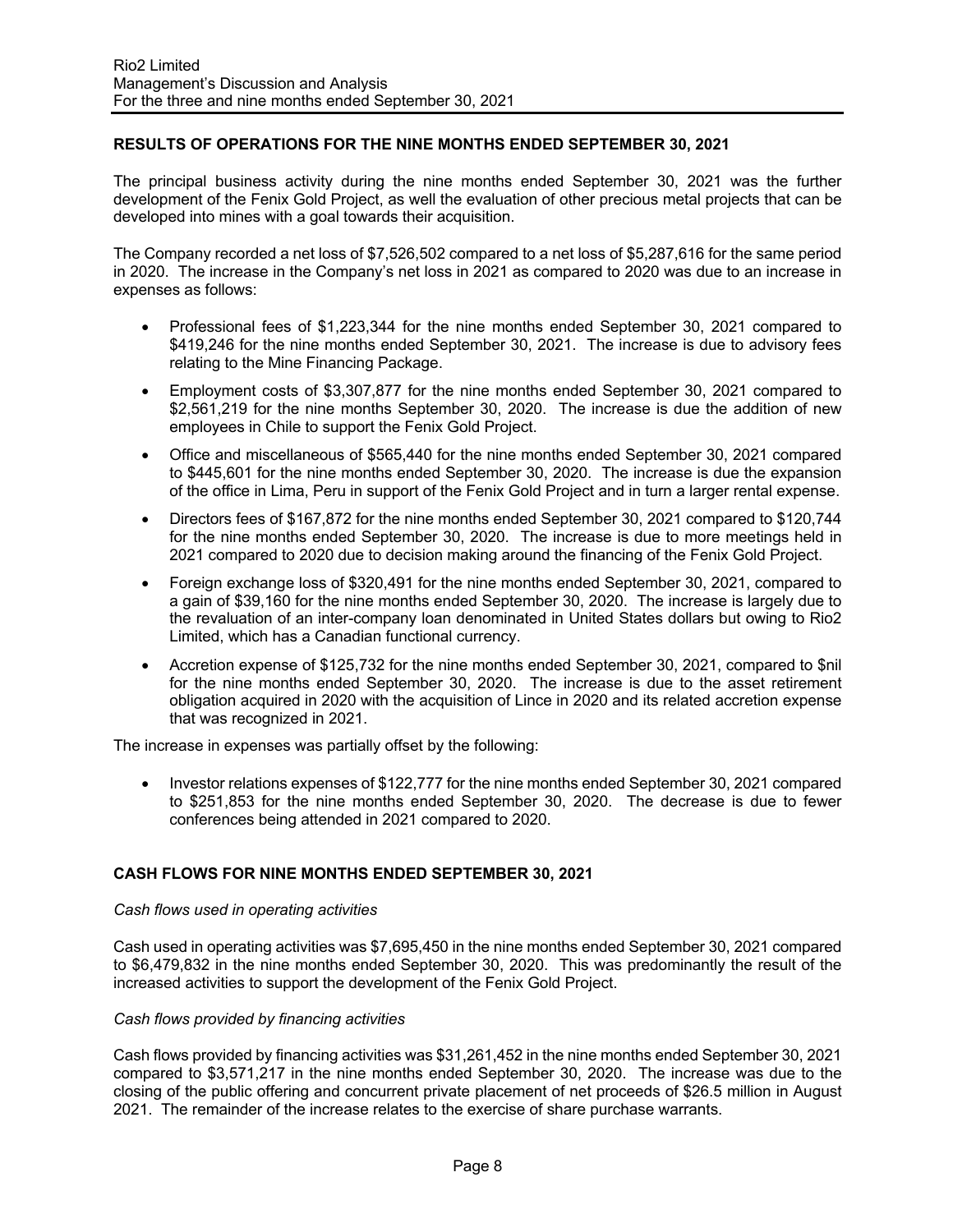### *Cash flows used in investing activities*

Cash flows used in investing activities was \$2,369,127 in the nine months ended September 30, 2021 compared to an inflow of \$2,265,877 provided for in the nine months ended September 30, 2020. During the nine months ended September 30, 2021 there was an amount of \$3,526,109 invested in the Fenix Gold Project compared \$3,180,647 during the nine months ended September 30, 2020 invested in the Fenix Gold Project and Lince, and furthermore, in the nine months ended September 30, 2020 short term investments of \$5,532,085 were converted into cash which resulted in an inflow of cash due to investing activities.

## **FINANCIAL CONDITION, LIQUIDITY AND CAPITAL RESOURCES**

The Company is an exploration, evaluation and development stage company seeking additional opportunities. The business of exploring for minerals involves a high degree of risk and there can be no assurance that any of Company's current or future exploration programs will result in profitable mining operations. The Company has no source of revenue and has significant cash requirements to meet its administrative overhead and maintain its mineral interests.

The financial statements were prepared on a "going concern" basis, which assumes that the Company will be able to realize its assets and discharge its liabilities in the normal course of business. As of September 30, 2021, the Company had a working capital surplus of \$22,859,235 (December 31, 2020 – working capital surplus of \$1,459,648). The Company does not currently hold any revenue-generating properties and thereby continues to incur losses. As at September 30, 2021, the Company had an accumulated deficit of \$45,786,519 (December 31, 2020 – accumulated deficit of \$38,260,017).

As of September 30, 2021, the Company has cash totalling \$23,064,565 (December 31, 2020 - \$2,602,977), short term investments of \$46,000 (December 31, 2020 - \$831,415) and current liabilities of \$919,300 (December 31, 2020 - \$2,389,246). The current liabilities are accounts payable of \$709,233 due on demand (December 31, 2020 - accounts payable of \$2,179,508 due on demand), as well as the current portion of a lease liability of \$210,067 (December 31, 2020 - \$209,739).

| Contractual<br>obligations                        | Payments due by period |             |               |                 |               |             |               |             |             |
|---------------------------------------------------|------------------------|-------------|---------------|-----------------|---------------|-------------|---------------|-------------|-------------|
|                                                   | Less<br>vear           | than        | $1 - 3$ years |                 | $4 - 5$ years |             | After 5 years |             | Total       |
| Accounts<br>payable and<br>accrued<br>liabilities | \$                     | 709,233     | \$            | -               | \$            | ٠           | \$            |             | \$709,233   |
| Lease liability                                   | \$                     | 210,067     | \$            | 124,985         | \$            |             | \$            |             | \$335,052   |
| Asset<br>retirement<br>obligation                 | \$                     |             | \$            | $\qquad \qquad$ |               | \$3,410,220 | \$            |             | \$3,410,220 |
| Water supply<br>contract                          | \$                     | 180,260     | \$            | 540,780         | \$            | 360,520     |               | \$1,442,080 | \$2,523,640 |
| Total<br>contractual<br>obligations               |                        | \$1,099,560 | \$            | 665,765         |               | \$3,770,740 |               | \$1,442,080 | \$6,978,145 |

As at September 30, 2021, Rio2 had the following obligations:

On August 10, 2021, Rio2 completed an underwritten public offering of common shares of Rio2 and the private placement of common shares to Wheaton, for combined gross proceeds of CAD\$35,144,122. A total of 44,275,000 common shares were issued through the underwritten public offering of common shares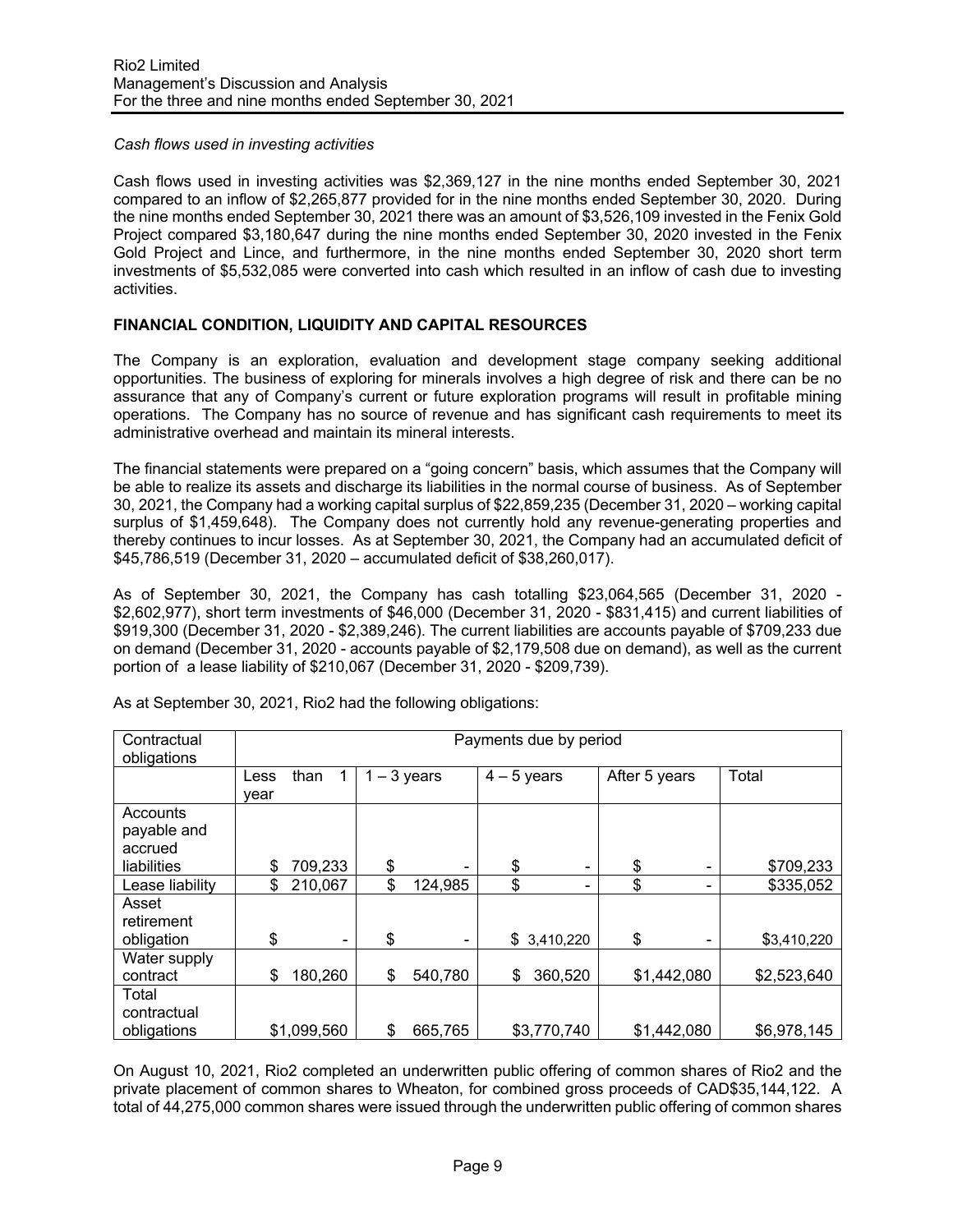upon the exercise of the over-allotment option in full, for gross aggregate proceeds of CAD\$28,778,750. A total of 9,792,880 common shares were issued to Wheaton at the price of CAD\$0.65 per share for gross proceeds of CAD\$6,365,372 (approximately \$5 million). The private placement was completed on a nonbrokered basis.

Not less than \$20 million of the net proceeds of the Offering plus the proceeds of the Private Placement will be used to fund development of the Corporation's Fenix Gold Project and associated mine and camp infrastructure (which, for greater certainty includes development of related infrastructure by Lince S.A., a wholly owned subsidiary of the Corporation). The remaining Combined Proceeds are expected to be used for general working capital purposes.

| <b>Activity</b>                                                                                        | Amount<br>budgeted | Spent as at<br>September 30,<br>2021 | Amount<br>remaining |
|--------------------------------------------------------------------------------------------------------|--------------------|--------------------------------------|---------------------|
| Plant and associated infrastructure<br>including general and administrate costs<br>and contractor fees | \$9.0 million      | \$0.59 million                       | \$8.41 million      |
| Civil Works including general and<br>administrative costs and contractor fees                          | \$3.5 million      | <b>Snil</b>                          | \$3.5 million       |
| Mine Infrastructure Capex                                                                              | \$4.5 million      | \$nil                                | \$4.5 million       |
| Owner Costs and Overhead                                                                               | \$3.0 million      | <b>Snil</b>                          | \$3.0 million       |
| <b>Working Capital</b>                                                                                 | \$6.5 million      | \$nil                                | \$6.5 million       |
| Total                                                                                                  | \$26.5 million     | \$0.59 million                       | \$25.91 million     |

The following table sets out the intended uses of the Combined Proceeds:

Long-term, the Company's ability to execute its work plan, meet its administrative overhead obligations, discharge its liabilities and fulfill its commitments as they come due is dependent upon its success in obtaining additional financing and, ultimately, on locating economically recoverable resources and attaining profitable operations.

External financing will be sought to finance the operations of the Company and enable it to continue its efforts towards the exploration and development of its mineral properties. Failure to continue as a going concern would require the restatement of assets and liabilities on a liquidation basis, which could differ materially from the going concern basis.

## **RELATED PARTY TRANSACTIONS AND BALANCES**

Key management consists of the Board of Directors and senior management. Senior management is defined as the President & CEO, and Executive Vice Presidents. Key management compensation for the three and nine months ended September 30, 2021 and 2020 was as follows: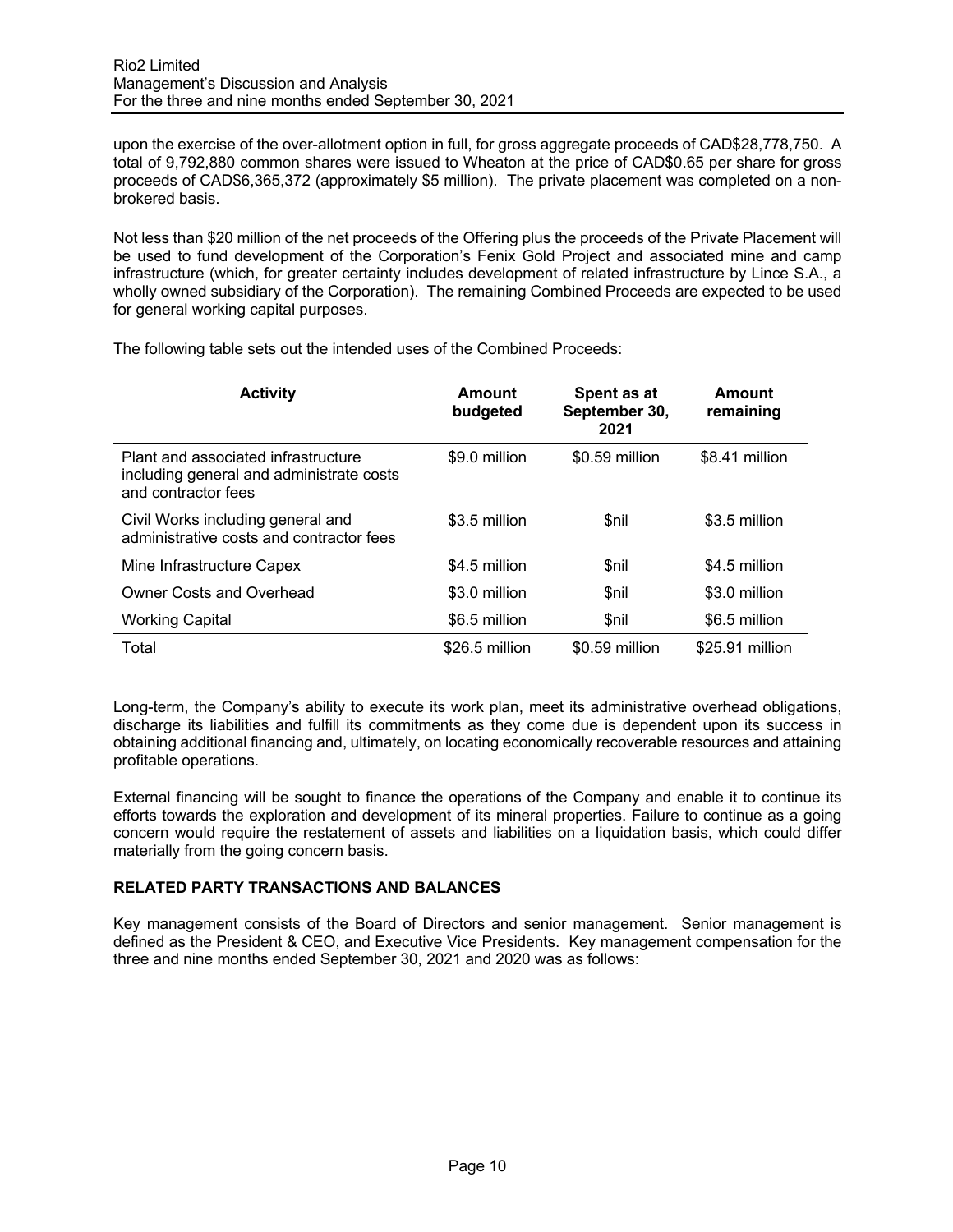|                                                        | 2021    | Three months ended<br>September 30,<br>2020 | 2021        | Nine months ended<br>September 30,<br>2020 |
|--------------------------------------------------------|---------|---------------------------------------------|-------------|--------------------------------------------|
| Senior management – consulting and<br>employment costs | 276.253 | \$252.500                                   | 828.889     | 757.500                                    |
| Share-based compensation                               | 186.878 | 251,693                                     | 779.241     | 777.717                                    |
| Directors fees                                         | 49.189  | 50.969                                      | 167.872     | 120,744                                    |
|                                                        | 512,320 | \$551,162                                   | \$1,776,002 | \$1,655,961                                |

In addition to the compensation for directors and officers, the Company incurred management fees during the three months ended September 30, 2021 of \$nil (three months ended September 30, 2020 - \$19,354) and during the nine months ended September 30, 2021 of \$nil (nine months ended September 30, 2020 - \$129,071) from SBX Asesorias e Inversiones Limitada, a company owned by Albrecht Schneider, who is a director of Rio2.

### **OFF-BALANCE SHEET ARRANGEMENTS**

At September 30, 2021, the Company had no material off-balance sheet arrangements such as guarantee contracts, contingent interest in assets transferred to an entity, derivative instruments obligations, or any obligations that trigger financing, liquidity, market, or credit risk to the Company.

### **PROPOSED TRANSACTIONS**

As at the date of this MD&A, the Company had two proposed transactions, relating to financing of the Fenix Gold Project:

*1) WPMI GOLD STREAM* 

On July 20, 201, Rio2 announced that it signed a non-binding term sheet to receive total cash consideration of \$50 million pursuant to a Gold Purchase Agreement to be entered into with WPMI, a wholly-owned subsidiary of Wheaton Precious Metals Corp. (TSX: WPM; NYSE: WPM). The proceeds from the Gold Stream will be used to partially finance the Mine construction.

Upon entering into the Gold Stream, WPMI will purchase refined gold equal to 6.0% of the gold production until 90,000 ounces of gold have been delivered and 4.0% of the gold production until 140,000 ounces of gold have been delivered, after which the stream will reduce to 3.5% of the gold production for the life of mine. Under the proposed Gold Stream, WPMI will pay total cash consideration of \$50 million, \$25 million of which is payable upon closing, subject to conditions including the completion of the Offering (as described below), with the remaining \$25 million payable subject to certain conditions, including the receipt of the EIA approval for the Mine. In addition, WPMI will make ongoing payments for gold ounces delivered equal to 18% of the spot gold price until the value of gold delivered less the production payment is equal to the upfront consideration of \$50 million, at which point the production payment will increase to 22% of the spot gold price.

Entering into the Gold Stream remains subject to, among other matters, the final negotiation and completion of definitive documentation, including the Gold Purchase Agreement.

*2) BNP SENIOR PROJECT DEBT FACILITY* 

On July 20, 2021, the Company engaged BNP to act as the sole and exclusive bookrunner, sole and exclusive lead arranger, and sole and exclusive administrative agent for the Senior Project Debt Facility in the amount of \$50-60 million. Proceeds of the Senior Project Debt Facility will be used to fund the construction and commissioning of the Mine and available by way of cash advances in US dollars, and for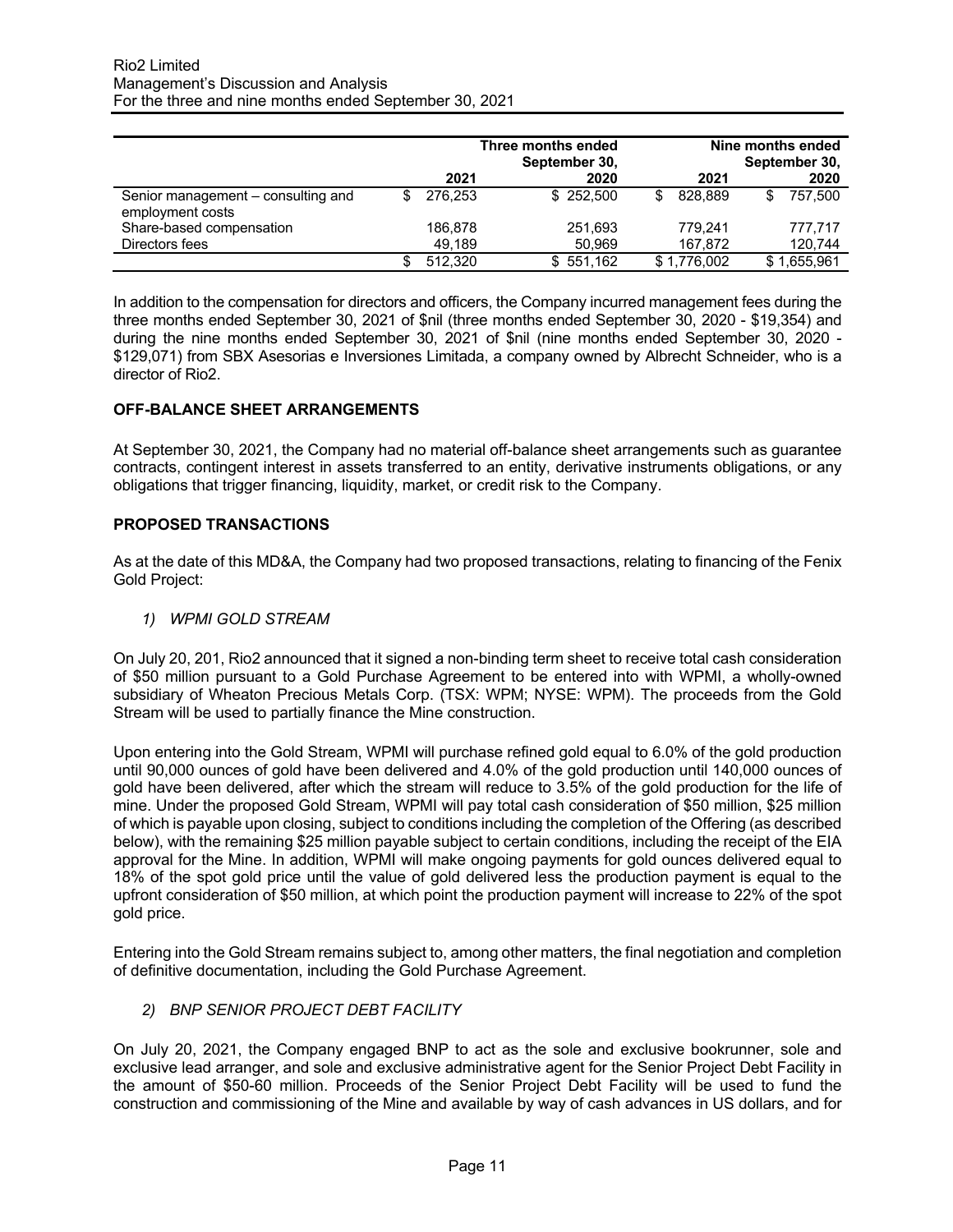potential cost overruns. The Senior Project Debt Facility is expected to have a principal grace period in line with construction and ramp-up period and a tailored amortization profile designed to match projected cash flows from the Mine. The closing of the Senior Project Debt Facility remains subject to a number of customary conditions including the completion of satisfactory due diligence, the receipt of credit approvals and the negotiation of definitive documentation.

## **RISKS AND UNCERTAINTIES**

The Company's business consists of the exploration, evaluation and development of mineral properties and is subject to certain risks. The risks described below and those set out in the Company's Amended and Restated Annual Information Form are not the only risks facing the Company and other risks now unknown to the Company may arise or risks now thought to be immaterial may become material. No guarantee is provided that other factors will not affect the Company in the future. Many of these risks are beyond the control of the Company.

#### *Covid-19*

In December 2019, a novel strain of coronavirus was reported in Wuhan, China. On March 11, 2020, the World Health Organization declared the outbreak to constitute a pandemic. The spread of COVID-19 has severely impacted economies around the globe. In many countries, including Canada, Chile and Peru, businesses have been forced to cease or limit operations for long or indefinite periods of time. Measures taken to contain the spread of the virus, including travel bans, quarantines, maintaining minimum distances between people, and closures of non-essential services have triggered significant disruptions to businesses worldwide, resulting in significant unemployment and an economic slowdown. Global stock markets have also experienced great volatility and a significant weakening of certain sectors. Governments and central banks have responded with monetary and fiscal interventions designed to stabilize economic conditions. To date, the Company's operations have not been materially negatively affected by these events, apart from increasing costs, in particular around health and safety and housing field-staff. The duration and impact of the COVID-19 pandemic, as well as the effectiveness of government and central bank responses, remains unclear at this time. It is not possible to reliably estimate the duration of the impact, the severity of the consequences, nor the impact, if any, on the financial position and results of the Company for future periods.

#### *Limited History of Operations*

The Company has had a limited operating history upon which an evaluation of the Company, its current business and its prospects can be based. An investor should consider any purchase of the Company's securities in light of the risks, expenses, and problems frequently encountered by all companies in the early stages of their corporate development.

#### *Risks Inherent in Acquisitions*

It is part of the Company's corporate strategy to actively pursue the acquisition of exploration, development and production assets consistent with its acquisition and growth strategy. From time to time, the Company may also acquire securities of or other interests in companies with respect to which it may enter into acquisitions or other transactions. Acquisition transactions involve inherent risks, including but not limited to:

- accurately assessing the value, strengths, weaknesses, contingent and other liabilities, and potential profitability of acquisition candidates;
- ability to achieve identified and anticipated operating and financial synergies;
- unanticipated costs;
- diversion of management attention from existing business;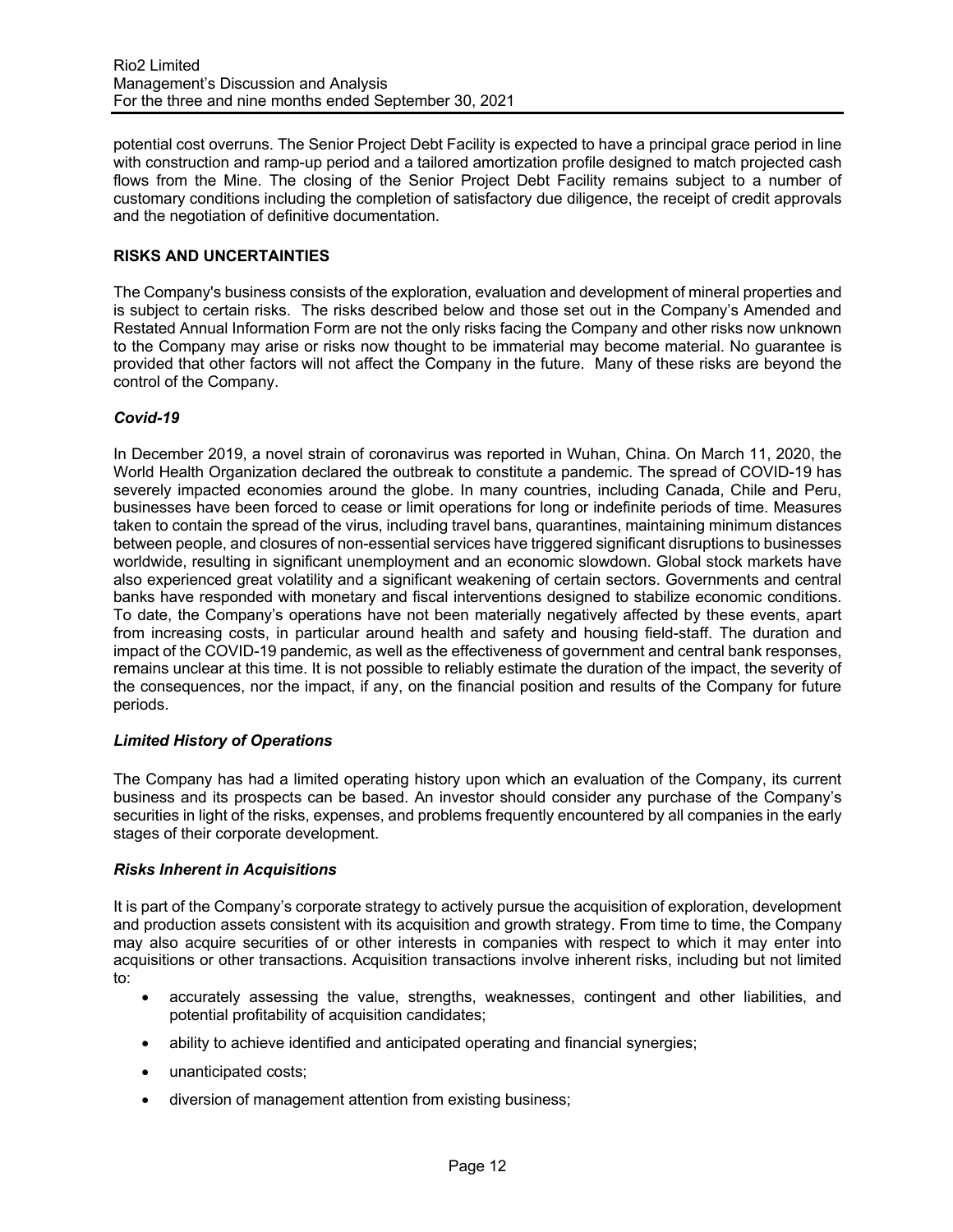- potential loss of the Company's key employees or key employees of any business acquired;
- unanticipated changes in business, industry, or general economic conditions that affect the assumptions underlying the acquisition; and
- decline in the value of acquired properties, companies, or securities.

Any one or more of these factors or other risks could cause the Company not to realize the anticipated benefits of an acquisition of properties or companies, and could have a material adverse effect on its financial condition.

### *Dilution and Future Sales of Common Shares*

The Company is in the exploration and development stage of its corporate development; it owns no producing properties and, consequently has no current operating income or cash flow from the properties it holds, nor has it had any income from operations in the past three financial years. As a consequence, operations of the Company are primarily funded by equity subscriptions. The Company may issue additional shares in the future, which may dilute a shareholder's holdings in the Company. The Company's articles permit the issuance of an unlimited number of common shares and shareholders will have no pre-emptive rights in connection with further issuances.

### *Nature of Mining, Mineral Exploration and Development Projects*

Mining operations generally involve a high degree of risk. The Company's operations are subject to the hazards and risks normally encountered in the exploration, development, and production of minerals, including environmental hazards, explosions, unusual or unexpected geological formations or pressures and periodic interruptions in both production and transportation due to inclement or hazardous weather conditions. Such risks could result in damage to, or destruction of, mineral properties or producing facilities, personal injury, environmental damage, delays in mining, monetary losses, and possible legal liability.

Development projects have no operating history upon which to base estimates of future cash operating costs. For development projects, resource estimates and estimates of cash operating costs are, to a large extent, based upon the interpretation of geologic data obtained from drill holes and other sampling techniques, and feasibility studies, which derive estimates of cash operating costs based upon anticipated tonnage and grades of ore to be mined and processed, ground conditions, the configuration of the ore body, expected recovery rates of minerals from the ore, estimated operating costs, anticipated climatic conditions and other factors. As a result, actual production, cash operating costs and economic returns could differ significantly from those estimated. It is not unusual for new mining operations to experience problems during the start-up phase, and delays in the commencement of production often can occur.

Mineral exploration is highly speculative in nature. There is no assurance that exploration efforts will be successful. Even when mineralization is discovered, it may take several years until production is possible, during which time the economic feasibility of production may change. Substantial expenditures are required to establish proven and probable mineral reserves through drilling. Because of these uncertainties, no assurance can be given that exploration programs will result in the establishment or expansion of mineral resources or mineral reserves. There is no certainty that the expenditures made towards the search and evaluation of mineral deposits will result in discoveries or development of commercial quantities of ore.

#### *Uncertainty of Exploration and Development Projects*

The future development of the Fenix Gold Project requires the construction and operation of a mine, processing plant and related infrastructure. As a result, the Company is subject to all of the risks associated with establishing mining operations including: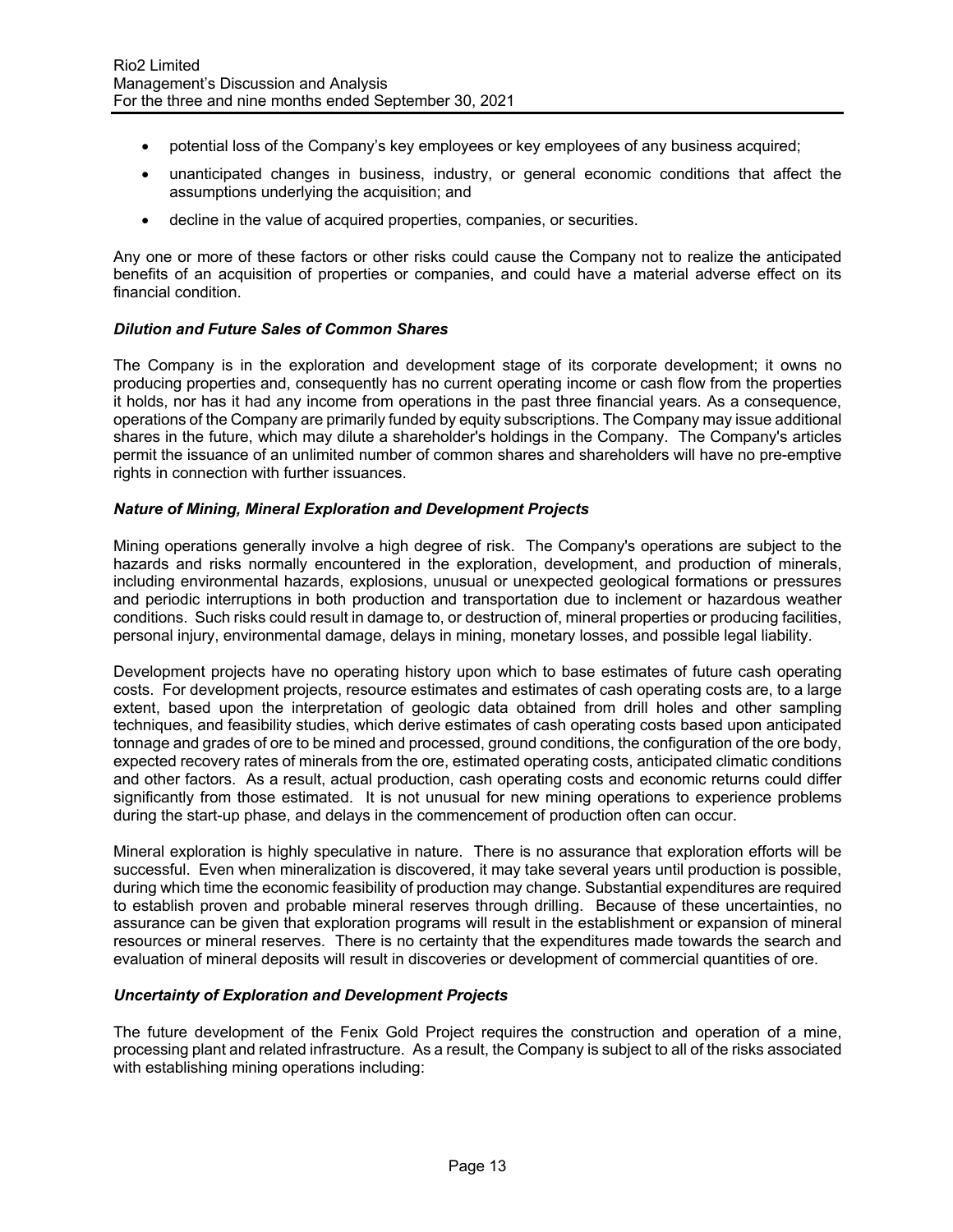- the timing and cost, which will be considerable, of the construction of mining and processing facilities;
- the availability and costs of skilled labour, power, water, transportation and mining equipment;
- costs of operating a mine in a specific environment;
- the need to obtain necessary environmental and other governmental approvals and permits, and the timing of those approvals and permits;
- adequate access to the site; and
- unforeseen events.

The costs, timing and complexities of mine construction and development are increased by the remote location of the Company's properties. It is not unusual in a new mining operation to experience unexpected problems and delays during the construction and development of the mine. In addition, delays in the commencement or expansion of mineral production often occur and, once commenced or expanded, the production of a mine may not meet expectations or estimates set forth in the feasibility study. Accordingly, there are no assurances that the Company will successfully develop mining activities at properties.

### *Uninsured Risks Exist and May Affect Certain Values*

The Company maintains insurance to cover normal business risks. In the course of exploration and development of mineral properties, certain risks, and in particular, unexpected or unusual geological operating conditions including explosions, rock bursts, cave-ins, fire and earthquakes may occur. It is not always possible to fully insure against such risks as a result of high premiums or other reasons. Should such liabilities arise, they could reduce or eliminate any future profitability and result in increasing costs and a decline in the value of the Company's common shares.

#### *Key-Man and Liability Insurance Factors Should be Considered*

The success of the Company will be largely dependent upon the performance of its key officers. The Company has not, as yet, purchased any "key-man" insurance with respect to any of its directors, officers, and key employees and has no current plans to do so.

Although the Company may obtain liability insurance in an amount which management considers adequate, the nature of the risks for mining companies is such that liabilities might exceed policy limits, the liabilities and hazards might not be insurable, or the Company might not elect to insure itself against such liabilities due to high premium costs or other reasons, in which event the Company could incur significant costs that could have a material adverse effect upon its financial condition.

#### *Dependence on Outside Parties*

The Company has relied upon consultants, engineers and others and intends to rely on these parties for development, construction and operating expertise. Substantial expenditures are required to construct mines, to establish mineral reserves through drilling, to carry out environmental and social impact assessments, to develop metallurgical processes to extract the metal from the ore and, in the case of new properties, to develop the exploration and plant infrastructure at any particular site. If such parties' work is deficient or negligent or is not completed in a timely manner, it could have a material adverse effect on the Company.

#### *Ability to Attract and Retain Qualified Personnel*

Recruiting and retaining qualified personnel is critical to the Company's success. The number of persons skilled in the acquisition, exploration and development of mining properties is limited and competition for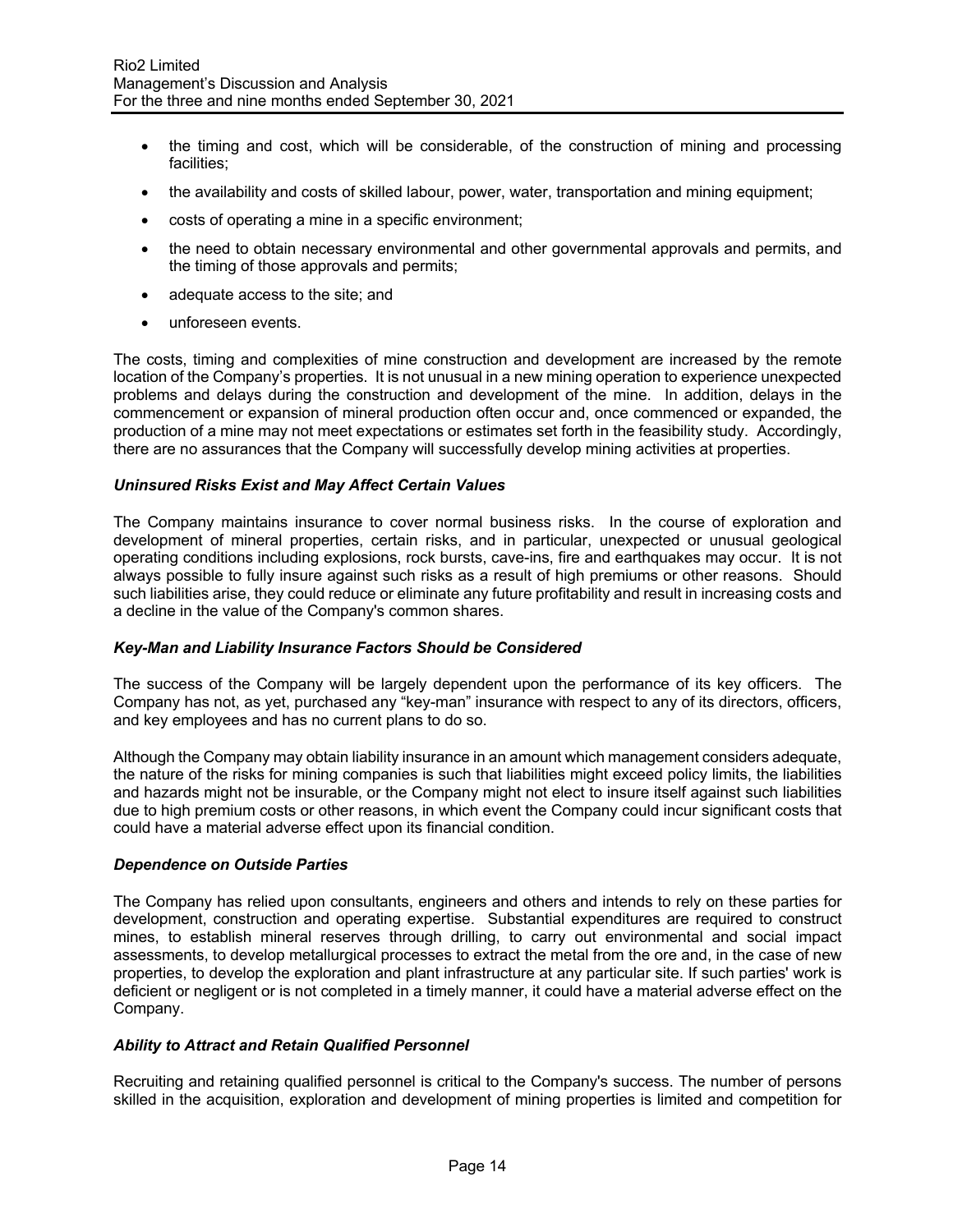such persons is intense. As the Company's business activity grows, they will require additional key financial, administrative and mining personnel as well as additional operations staff. If the Company is not successful in attracting and training qualified personnel, the efficiency of its operations could be affected, which could have a material adverse impact on the Company's future cash flows, earnings, results of operations, and financial condition.

### *Factors Beyond Corporation's Control*

The exploration and development of mineral properties and the marketability of any minerals contained in such properties will be affected by numerous factors beyond the control of the Company. These factors include government regulation, high levels of volatility in market prices, availability of markets, availability of adequate transportation and processing facilities and the imposition of new or amendments to existing taxes and royalties. The effect of these factors cannot be accurately predicted.

#### *Government Regulation and Permitting*

The current or future operations of the Company, including development activities, require permits from various federal, provincial or territorial and local governmental authorities, and such operations are and will be governed by laws and regulations governing prospecting, development, mining, production, exports, taxes, labour standards, occupational health, waste disposal, toxic substances, land use, water use, environmental protection, land claims of local people, mine safety, and other matters.

Such exploration activities are also subject to substantial regulation under applicable laws by governmental agencies that will require the Company to obtain permits, licences, and approvals from various governmental agencies. There can be no assurance, however, that all permits, licences, and approvals that the Company may require for its operations and exploration activities will be obtainable on reasonable terms or on a timely basis or that such laws and regulations will not have an adverse effect on any mining project which the Company might undertake.

Failure to comply with applicable laws, regulations, and permitting requirements may result in enforcement actions thereunder, including orders issued by regulatory or judicial authorities causing operations to cease or be curtailed, and may include corrective measures requiring capital expenditures, installation of additional equipment, or remedial actions.

Amendments to current laws, regulations, and permits governing operations and activities of mining companies, or more stringent implementation thereof, could have a material adverse impact on the Company and cause increases in exploration expenses, capital expenditures or production costs or reduction in levels of production at producing properties or require abandonment or delays in development of new mining properties.

To the best of the Company's knowledge, it is operating in compliance with all applicable rules and regulations.

#### *Environmental Risks and Hazards*

The Company's activities are subject to extensive national, provincial, and local laws and regulations governing environmental protection and employee health and safety. The Company is required to obtain governmental permits and provide bonding requirements under environmental laws. All phases of the Company's operations are subject to environmental regulation. These regulations mandate, among other things, the maintenance of water quality standards and land reclamation. They also set forth limitations on the generation, transportation, storage, and disposal of solid and hazardous waste. Environmental legislation is evolving in a manner which will require stricter standards and enforcement, increased fines and penalties for non-compliance, and more stringent environmental assessments of proposed projects.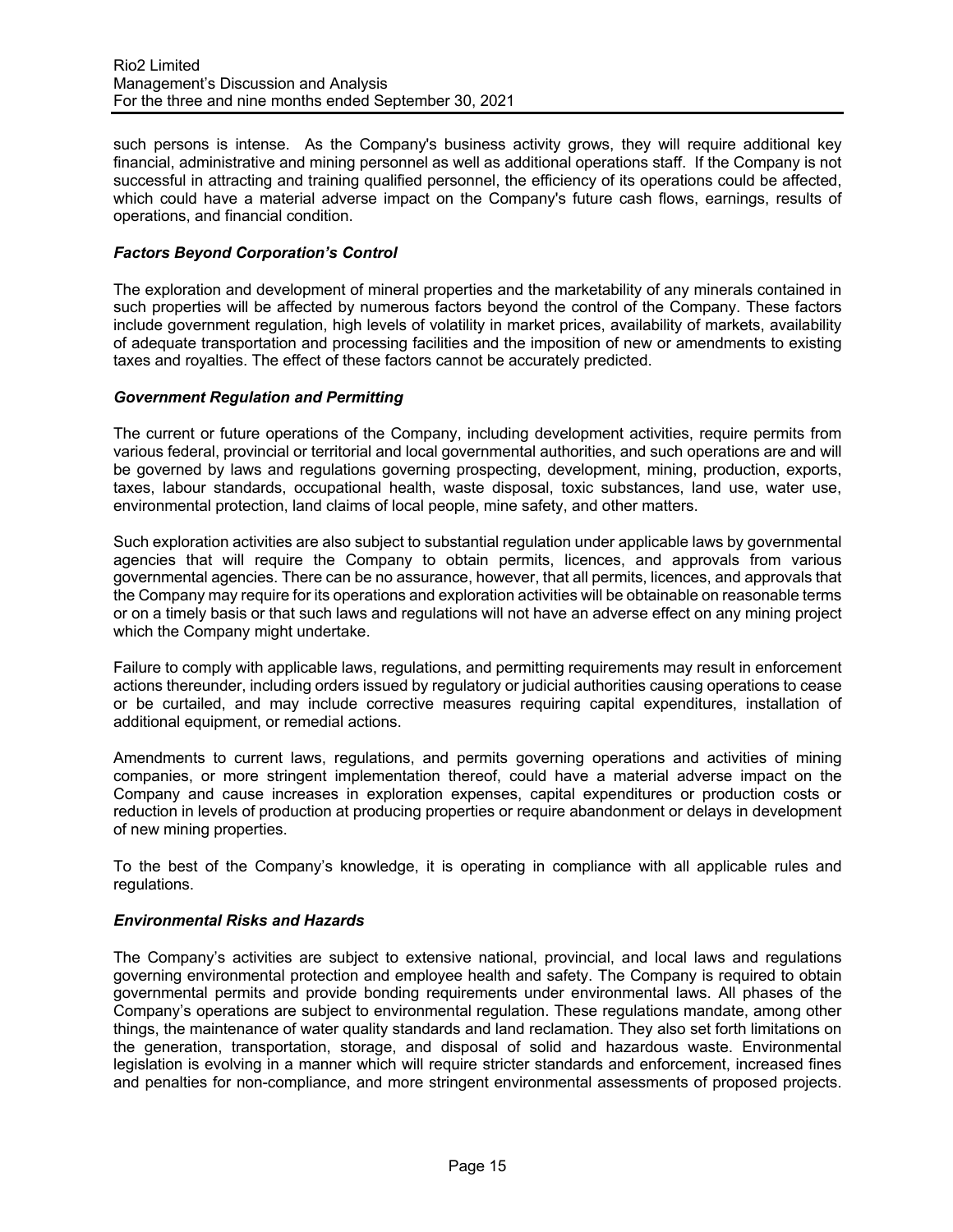There is no assurance that future changes in environmental regulation, if any, will not adversely affect the Company's operations.

Environmental laws and regulations are complex and have tended to become more stringent over time. These laws are continuously evolving. The Company is not able to predict the impact of any future changes in environmental laws and regulations on its future financial position due to the uncertainty surrounding the ultimate form such changes may take.

Existing and possible future environmental legislation, regulations and actions could cause additional expense, capital expenditures, restrictions, and delays in the activities of the Company, the extent of which cannot be predicted.

### *Other Tax Considerations*

The Canadian federal and provincial tax treatment of natural resource activities has a material effect on the advisability of investing in mining companies. The ability of the Company to claim and collect tax credits relating to its natural resource activities and the return on an investment in common shares will be subject to applicable tax laws. There can be no assurance that applicable tax laws will not be amended so as to fundamentally alter the tax consequences of claiming and collecting tax credits and holding or disposing of the common shares.

### *Share Price Fluctuations*

The market price of securities of many companies, particularly development stage companies, experience wide fluctuations in price that are not necessarily related to the operating performance or the underlying asset values of prospects of such companies. There can be no assurance that fluctuations in the Company's share price will not occur.

### *Price Volatility of Publicly Traded Securities*

Securities of exploration and mining companies have experienced substantial volatility in the past, often based on factors unrelated to the financial performance or prospects of the companies involved. These factors include macroeconomic developments in North America and globally, and market perceptions of the relative attractiveness of particular industries. The Company's share price is also likely to be significantly affected by short-term changes in metal prices or in the Company's financial condition or results of operations as reflected in quarterly earnings reports. Other factors unrelated to the Company's performance that may have an effect on the price of the common shares include the following:

- the extent of analyst coverage available to investors concerning the Company's business may be limited if investment banks with research capabilities do not follow its securities;
- limited trading volumes and general market interest in the Company's securities may affect an investor's ability to trade the common shares; and
- the relatively small number of publicly held common shares may limit the ability of some institutions to invest in the Company's securities.

As a result of any of these factors, the market price of the common shares at any given point in time may not accurately reflect the Company's long-term value.

### *Conflicts of Interest*

There are potential conflicts of interest which the directors and officers of the Company may be subject in connection with the operations of the Company. Some of the directors and officers of the Company may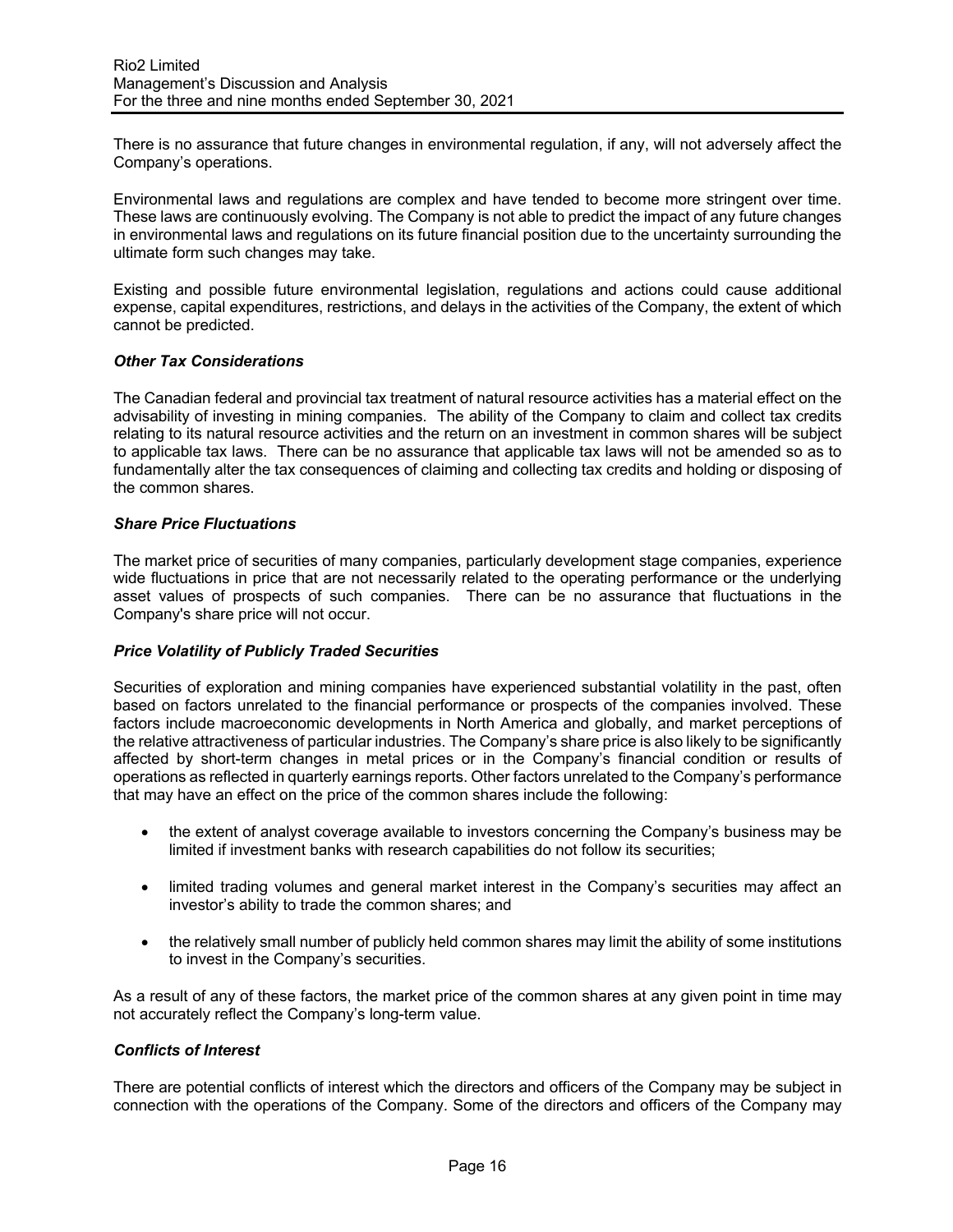be, or may become, engaged in the mineral exploration or mining industry, and situations may arise where directors, officers, and promoters will be in direct conflict with the Company. Such conflicts must be disclosed in accordance with, and are subject to such other procedures and remedies as apply under, the *Ontario Business Corporations Act*, and the applicable statutes of the jurisdictions of incorporation of the Company's subsidiaries.

## **CRITICAL ACCOUNTING ESTIMATES**

The Company's accounting policies are presented in Note 3 to the audited consolidated financial statements for the year ended December 31, 2020. These accounting policies can have a significant impact on the financial performance and financial position of the Company.

The preparation of the audited consolidated financial statements, using accounting policies consistent with International Financing Reporting Standards ("IFRS") and Interpretations of the International Financial Reporting Interpretations Committee ("IFRIC"), requires management to make estimates and assumptions which affect the reported amount of assets and liabilities, disclosure of contingent assets and liabilities at the date of the audited consolidated financial statements, and the reported amount of revenue and expenses during the reporting period. The most significant judgements applying to the Company's financial statements include Share-based payment transactions and Mineral resource estimate. Key judgements include the timing commencement of commercial production which in turn impacts the realization of input tax inputs. While management believes the estimates are reasonable, actual results could differ from those estimates and could impact future results of operations and cash flows.

#### **Financial Instruments**

Financial instruments disclosures require the Company to provide information about: a) the significance of financial instruments for the Company's financial position and performance and, b) the nature and extent of risks arising from financial instruments to which the Company is exposed during the period and at the statement of financial position date, and how the Company manages those risks. Please refer to note 4 of the Company's 2020 annual financial statements for a discussion of the factors that affects Rio2.

## **CHANGES IN ACCOUNTING POLICIES AND DISCLOSURES**

IFRS 17 – Insurance Contracts

IFRS 17 establishes the principles for the recognition, measurement, presentation and disclosure of insurance contracts within the scope of the standard. The objective of IFRS 17 to ensure that an entity provides relevant information that faithfully represents those contracts. This information gives a basis for users of financial statements to assess the effect that insurance contracts have on the entity's financial position, financial performance and cash flows. The standard is effective for periods beginning on or after January 1, 2023. The Company has not yet assessed the future impact of this new standard on its financial statements.

### **MATERIAL LEGAL PROCEEDINGS**

The Company is not a party to any legal proceedings.

#### **EXECUTIVE TEAM**

| Alexander Black    | - Chief Executive Officer, President and Director                            |
|--------------------|------------------------------------------------------------------------------|
| Andrew Cox         | - Executive Vice President - Chief Operating Officer                         |
| Kathryn Johnson    | - Executive Vice President – Chief Financial Officer and Corporate Secretary |
| Jose Luis Martinez | - Executive Vice President – Chief Strategy Officer                          |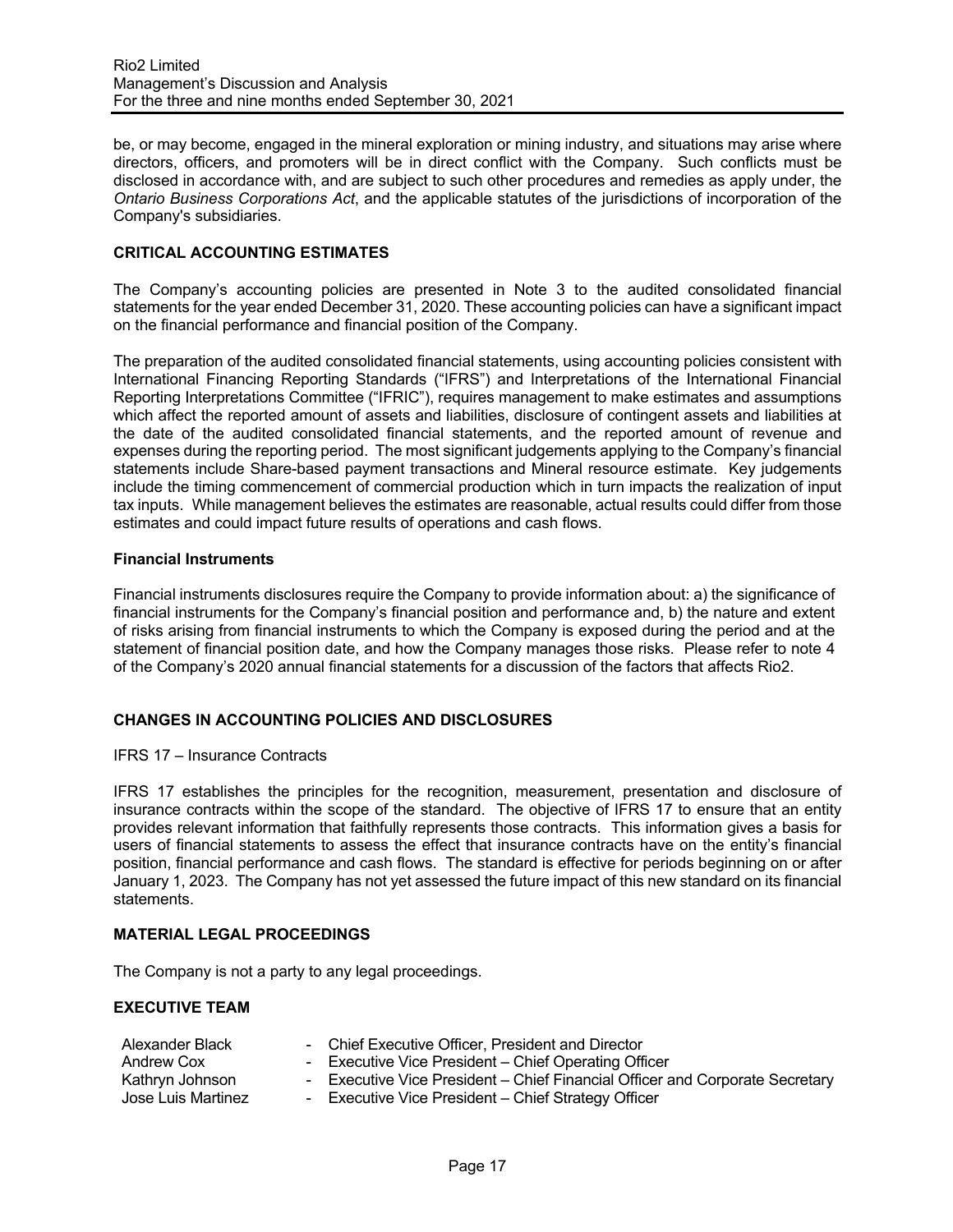### **BOARD OF DIRECTORS**

| Dr. Klaus Zeitler         | - Chairman and Director                           |
|---------------------------|---------------------------------------------------|
| Alexander Black           | - Chief Executive Officer, President and Director |
| Drago Kisic               | - Director                                        |
| Ram Ramachandran          | - Director                                        |
| Sidney Robinson           | - Director                                        |
| <b>Albrecht Schneider</b> | - Director                                        |
| David Thomas              | Director                                          |

## **OUTSTANDING COMMON SHARES, OPTIONS, RESTRICTED SHARE UNITS AND WARRANTS**

As at October 25, 2021 there were 254,336,483 issued and fully paid common shares.

#### Stock Options

The following table summarizes the Company's stock options as at October 25, 2021:

|                      | Outstanding                                     |                                    | Exercisable          |                                    |
|----------------------|-------------------------------------------------|------------------------------------|----------------------|------------------------------------|
| Number of<br>Options | Weighted average remaining<br>contractual years | Weighted average<br>exercise price | Number of<br>Options | Weighted average<br>exercise price |
| 1,200,060            | 0.35                                            | CAD <sub>\$</sub><br>0.91          | 1,200,060            | CAD <sub>\$</sub><br>0.91          |
| 500.025              | 0.49                                            | 2.25                               | 500.025              | 2.25                               |
| 166.675              | 0.59                                            | 2.56                               | 166.675              | 2.56                               |
| 333,350              | 0.85                                            | 1.66                               | 333,350              | 1.66                               |
| 733.370              | 1.42                                            | 0.82                               | 733.370              | 0.82                               |
| 1.840.000            | 1.92                                            | 0.65                               | 1,840,000            | 0.65                               |
| 5,380,000            | 2.87                                            | 0.55                               | 3,586,667            | 0.55                               |
| 3,650,000            | 3.67                                            | 0.65                               | 1,216,667            | 0.65                               |
| 4.200.000            | 4.91                                            | 0.65                               |                      | 0.65                               |
| 18.003.480           | 1.91                                            | 0.73<br>CAD <sub>\$</sub>          | 9.576.813            | 0.73<br>CAD <sub>S</sub>           |

Each option entitles the holder to purchase one common share for a period of five years from the date of grant. The options granted by Rio2 vest 1/3 equally over a three-year period. The grant of the RSUs and options are subject to the terms of the Share Incentive Plan and the Stock Option Plan respectively, and final regulatory approval and if applicable, shareholder approval.

#### Restricted Share Units

RSU outstanding as of October 25, 2021 are as follows:

|                                     | Number of RSUs |
|-------------------------------------|----------------|
| Outstanding, December 31, 2019      | 312.237        |
| Issued                              | 400.000        |
| Vested and settled in common shares | (212, 237)     |
| Outstanding, December 31, 2020      | 500,000        |
| Vested and settled in common shares | (183,333)      |
| Outstanding, September 30, 2021     | 316,667        |
| Outstanding, October 25, 2021       | 316.667        |
| Vested, October 25, 2021            |                |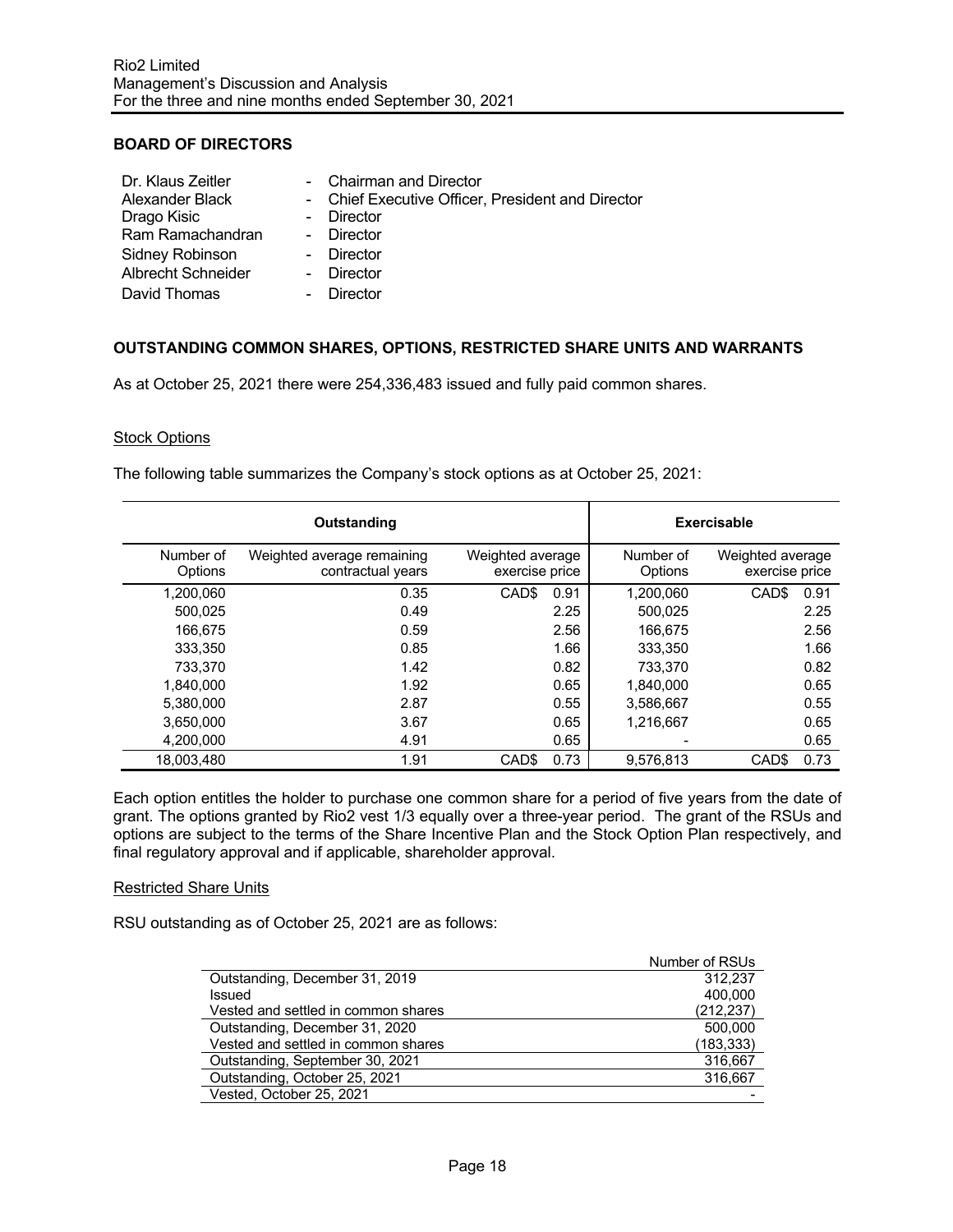The RSUs, which original terms saw a vesting schedule of 1/3 equally over a three-year period, include a time-based and a performance-based component with a multiplier as determined by the Company's Board of Directors, and entitle the holder to an amount computed by the value of a notional number of common shares designated in the award.

The RSUs may be settled in equity instruments, or cash, at the sole discretion of the Company. The choice to settle in equity instruments does not have any commercial substance and the Company does not have a past practise of settling in cash.

### Warrants

Warrants outstanding as of October 25, 2021 were:

| Expiry dates    | Number of warrants | Conversion price |  |
|-----------------|--------------------|------------------|--|
| August 13, 2022 | 27,999,450         | CAD\$0.50        |  |

Movements in the number of warrants outstanding and their related weighted average exercise prices are as follows: Weighted average

|                                 |               | Weighted average          |
|---------------------------------|---------------|---------------------------|
|                                 | Number of     | exercise price            |
|                                 | warrants      |                           |
| Outstanding, December 31, 2019  | 46.467.391    | CAD <sub>\$</sub><br>0.55 |
| Exercised                       | (7,578,919)   | 0.59                      |
| Outstanding, December 31, 2020  | 38,888,472    | CAD\$<br>0.54             |
| Exercised                       | (9, 162, 256) | 0.65                      |
| Expired                         | (1,726,766)   | 0.65                      |
| Outstanding, September 30, 2021 | 27,999,450    | 0.50<br>CAD <sub>\$</sub> |
| Outstanding, October 25, 2021   | 27,999,450    | 0.50<br>CAD <sub>\$</sub> |

## **QUALIFIED PERSONS**

Enrique Garay, MSc P.Geo/FAIG, Senior Vice President - Geology is the Qualified Person for the Company.

## **TECHNICAL INFORMATION**

Where appropriate, certain information contained in this MD&A regarding the Company's Fenix Gold Project or in a document incorporated or deemed to be incorporated by reference herein updates information from the report entitled "Amended and Restated Pre-feasibility Study for the Fenix Gold Project" dated August 4, 2021, prepared by Raul Espinoza (QP) MAusIMM CP(Min), Anthony Maycock (QP) P.Eng., Dr. Greg Corbett (QP) FMAIG, Denys Parra (QP) SME, Registered Member and Andres Beluzan (QP) Chilean Mining Commission, Registered Member and addressed to Rio2 Limited (the "Fenix Technical Report"). Any updates to the scientific or technical information derived from the Fenix Technical Report and any other scientific or technical information contained in this MD&A was approved by Enrique Garay, MSc P.Geo/FAIG, a "Qualified Person" for the purposes of National Instrument 43-101 and an officer of the Company.

#### **FORWARD-LOOKING INFORMATION**

This MD&A contains certain statements that may constitute "forward-looking statements." All statements, other than statements of historical fact, included herein, including but not limited to, statements regarding future anticipated property acquisitions, the nature of future anticipated exploration programs and the results thereof, discovery and delineation of mineral resources/reserves, business and financing plans and